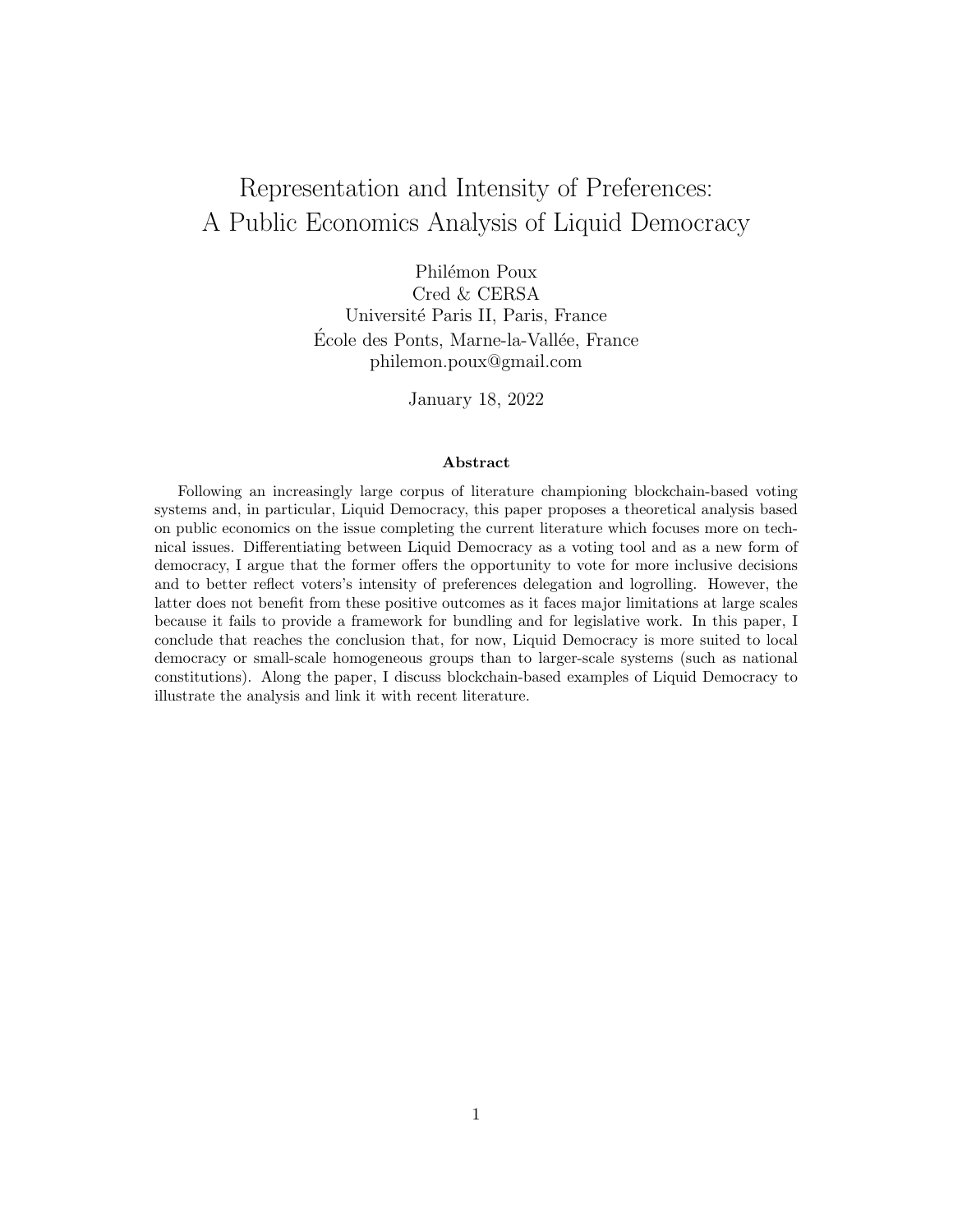## 1 Introduction

Democracy relies on the people expressing preferences over policies. To express these preferences, citizens (or at least those allowed to do so) have the right (and sometimes the obligation) to vote regularly for local, regional or national elections either directly or, more frequently in Western democracies, for candidates who become their representatives. However, the way the voting system is designed can influence how these preferences are accounted for through two mechanisms that might be entrenched. The first one is the long-known Condorcet Paradox (Condorcet, [1785\)](#page-20-0), later on refined by Black [\(1958\)](#page-19-0), and the Arrow Impossibility Theorem (Arrow, [1951\)](#page-19-1) that states that it is impossible to design a voting system that is "fair" (in the sense that it meets five basic principles).

Beyond how votes are counted, the way votes are casted may also influence the outcome of an election. This has been illustrated in the recent US elections (see for instance Salame [\("Texas](#page-24-0) [Closes Hundreds of Polling Sites, Making It Harder for Minorities to Vote"\)](#page-24-0)) and has triggered research on voter suppression (Hajnal, Lajevardi, and Nielson, [2017\)](#page-22-0) or on the recurring issue of gerrymandering. Many factors may influence the voting capacity of citizens; adopting the language of the 'pathetic dot theory' (Lessig, [2006\)](#page-23-0), these factors can pertain to the domain of the law (who can vote), the architecture (where polling stations are located) or norms (whether voting is perceived as being important by members of your community). Therefore, every voting system must choose an aggregating and a decision-making function that has consequences for the country's political dynamic. Such voting systems must make trade-offs in terms of costs and efficiency that may not be considered optimal by all.

Consequently, there have been numerous works studying or advocating voting systems reform. In particular, with the emergence of digital technology, remote voting through digital systems (or e-voting) became possible and was experimented in various settings (Gibson et al., [2016\)](#page-22-1). The reasons to do so included cutting down the costs of elections, generalizing access to votes (reduce voter suppression) as well as technology enthusiasm. E-voting comes with considerable challenges and risks — the most famous controversy being the 2000 US Presidential Elections in Florida (Lobo, [2004\)](#page-23-1) — and there has been a continuing research to overcome these challenges (Gibson et al., [2016\)](#page-22-1).

Since the emergence of blockchains in 2009, there have been many calls for Blockchain-based E-Voting (hereafter called BEV). Blockchains are a way of ensuring distributed, reliable and immutable data storage between nodes. An increasingly large number of people believe they represent a major opportunity for e-government (Batubara, Ubacht, and Janssen, [2018\)](#page-19-2) and in particular e-voting. On Scopus, the abstract and citation database, the number of papers including the words "blockchain" and "voting" increased from 1 in 2015 to 190 in 2020 (Scopus, [2020\)](#page-24-1). Although there are still numerous unanswered questions and challenges concerning the adoption of such a tech-nology (Taş and Tanrıöver, [2020\)](#page-25-0), many publications promote blockchain-based e-voting systems. Some even go beyond a purely technical proposition and argue that BEV could enable a radical shift in democracies towards more direct forms of representation. In particular,there has been a resurgence of interest in Liquid Democracy (first described by Carroll [\(1884\)](#page-20-1)), a form of voting where representation is either direct or delegated transitively in a very liquid manner, in the hope that it would yield better representation and more participation.

Considering the radicality of these propositions, there is still relatively little research on the political consequences of such changes. Yet, throughout history, numerous scholars have studied why and how people vote, providing us with methodology and framework to analyze organizations and constitutions. Among the most prominent scholars to have used economics tools to analyze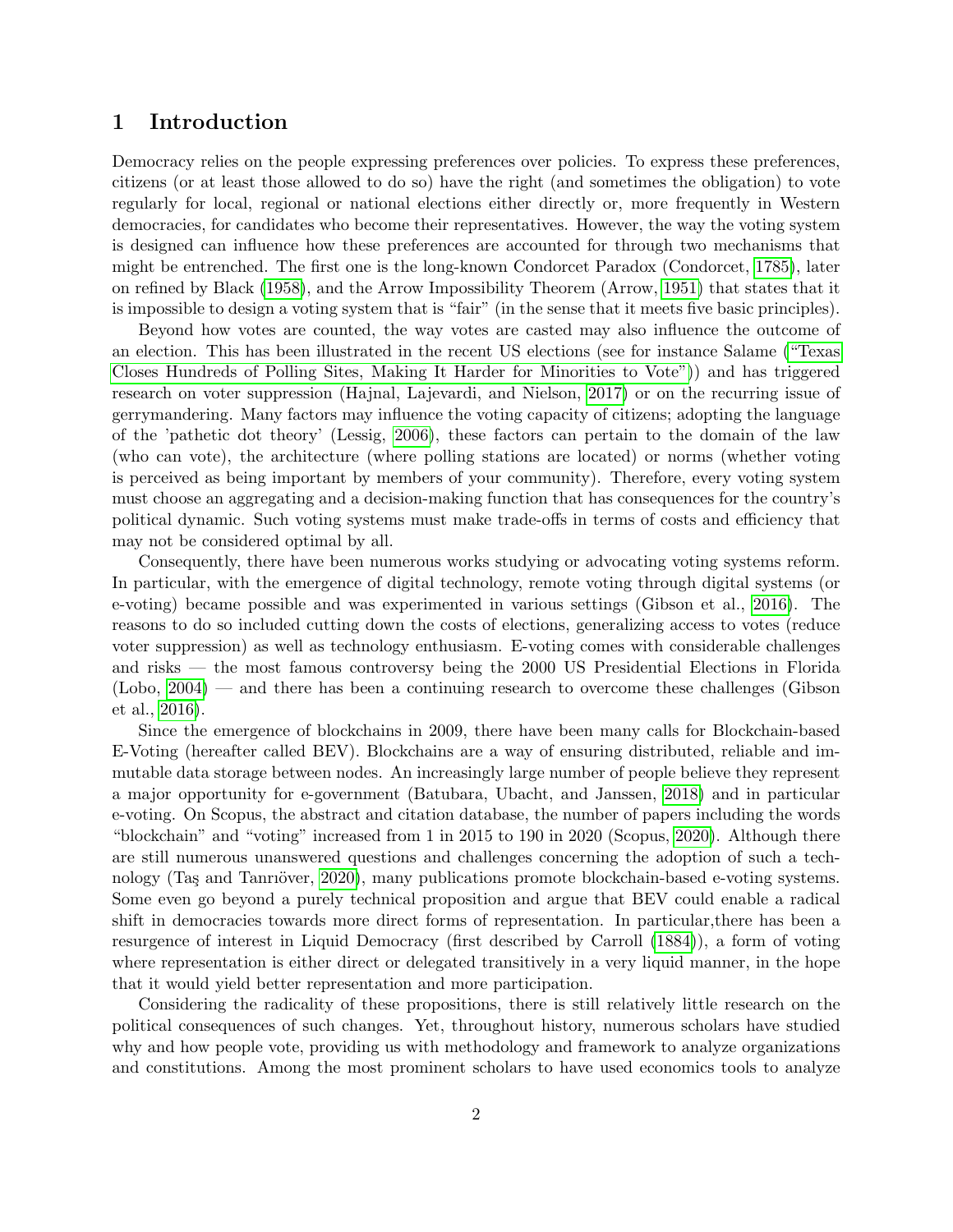constitutional structures are James Buchanan and Gordon Tullock in The Calculus of Consent (1962).

While some of the conclusions drawn in their book are rooted in the technological context at the time of writing, the methodology remains relevant and proves to be extremely informative about BEV and Liquid Democracy (LD). This paper aims to initiate this field of research. Neither E-Voting nor LD depend on blockchains — nor on any particular technological implementation for that matter— and the issues addressed in this paper pertain to theoretical public economics rather than applied economics. Nonetheless, the discussion will focus on the example of blockchains for two reasons: (i) blockchains are natural candidates to illustrate the voting mechanisms that are explored in this paper and (ii) they are a hot topic and this paper contributes to ground the discussion on more formal and scientific grounds.

Using a public economics framework, I analyze the effect of LD on voting costs and representation focusing on the question of the intensity of preferences and representation structures. I show that, as a voting system, LD could effectively reduce costs and allow for more inclusive decision-making and may help reflecting the intensity of preferences of voters through logrolling. Blockchain-based systems may automate the process and create a transparent and auditable votetrading marketplace, thus reducing the risks of manipulation or corruption. However, even if people are better represented under LD, there are no guarantees that delegating votes to more informed citizens will lead to better decision-making for the group. Extending the analysis to LD as a new form democracy reveals serious shortcomings in the capacity of voters to engage in direct or indirect vote-trading. Moreover, I recall that we are yet to find a system that is faithful to the ideal of LD and offers institutional room for independent legislative work. I then study small-scale communities and argue that, e-voting is more suited for local democracy than for national issues. Finally I discuss blockchain-based implementation to add a discussion of practical governance issues to the theoretical analysis carried out in the paper.

The remainder of the paper is structured as follow: in [section 2,](#page-2-0) a literature review presents the major works in the field of institutional economics that influenced this research. An extensive review of LD is also carried out before presenting blockchains and in particular BEV with its caveats and unresolved issues in the hope to familiarize the reader with these fields. [Section 3](#page-8-0) is devoted to applying institutional economics analytical tools to LD as a voting tool and as a new form of democracy before discussing implementation in terms of scale and technology. Finally the results are summarized and discussed in the [Conclusion.](#page-17-0)

# <span id="page-2-0"></span>2 Literature Review

## <span id="page-2-1"></span>2.1 Public Economics

Analyzing voting dynamics through formal mathematical modelization dates back to the 18th century with Condorcet [\(1785\)](#page-20-0) who showed that majority voting was not transitive. In the founding Social Choice and Individual Values, Arrow [\(1951\)](#page-19-1) completed this paradox with the impossibility theorem that states no rank order voting system can meet the five following criteria: (i) Non-dictatorship (no single voter can decide) (ii) Unrestriced domain (be deterministic and not context-dependent) (iii) Independance of irrelevant alternatives (preference between two choices should not depend on third choices) (iv) Monotonicity (social preferences are monotonous with respect to each individual's preferences) (v) Citizen Sovereignty (every outcome of the vote is theoretically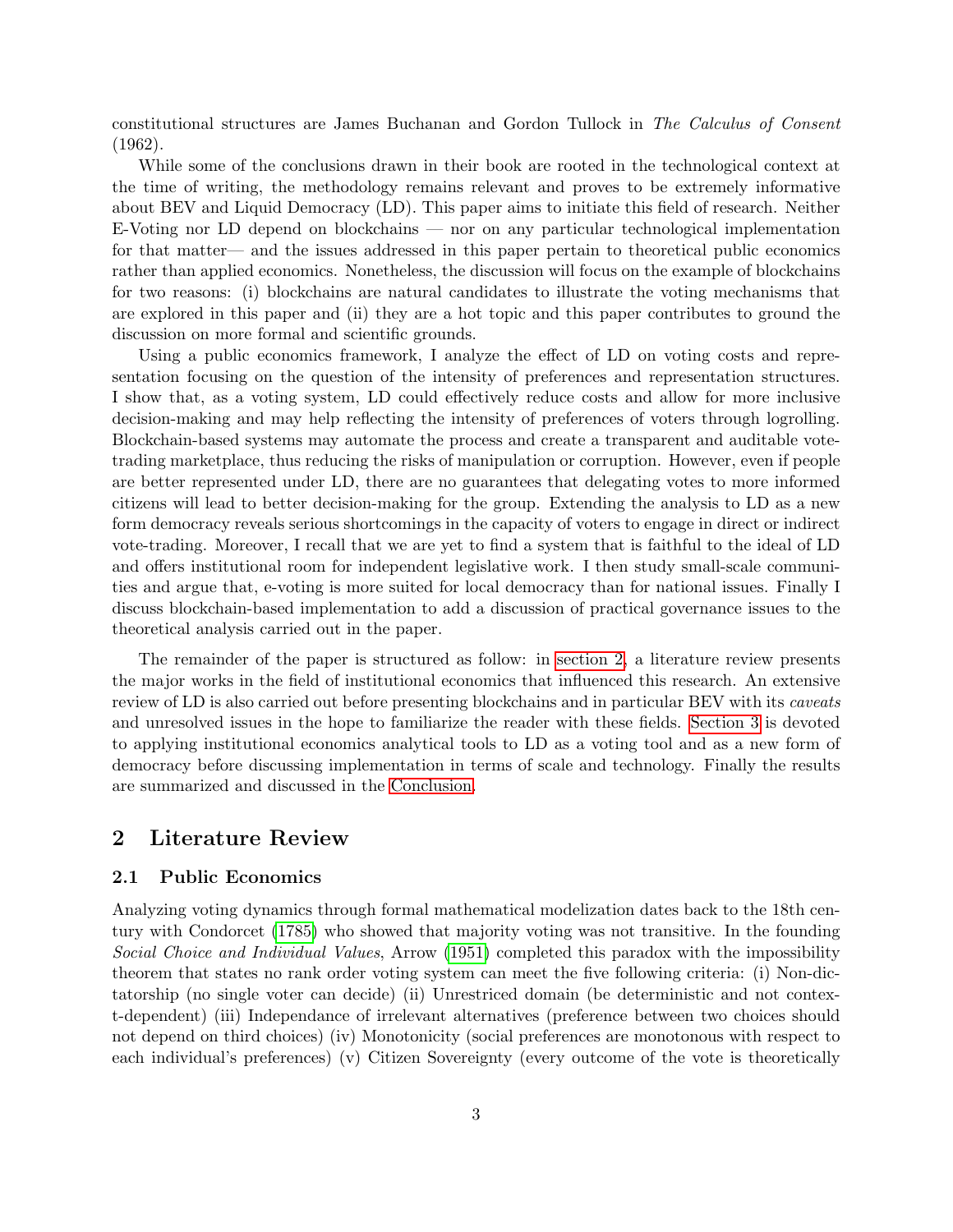achievable). Yet, most democracies rely on rank order voting as the conditions of the impossibility theorem are rather restrictive. Black [\(1958\)](#page-19-0) showed that, under reasonable assumptions on preferences (unidimensional and single-peaked), majority voting meets all of the five criteria.

In The Calculus of Consent, Buchanan and Tullock [\(1962\)](#page-20-2) retain the hypothesis of unidimensionality and single-peaked preferences and discuss voting rules under these conditions. Among the numerous discussionspresented in the book, I concentrate on two arguments particularly important for our discussion. The authors mostly consider votes between two alternatives and can therefore ignore the impossibility theorem which does not stand in that case. However, unlike Black, they do not give particular importance to the majority rule. In turn, they discuss the optimal ratio  $K^* = \frac{R}{N}$  $\overline{N}$ required for a motion concerning the whole group to pass where  $N \in \mathbb{N}^*$  is the size of the group and  $R \in \{1..N\}$  is the number of voters supporting the motion. Note that the group will decide on a political constitution in the perspective of sustained cooperation, collaboration and provision of public goods. Inspired by Neumann and Morgenstern [\(1947\)](#page-23-2), they rely on a game theory approach and build on the notion of equilibria of repetitive games.

When  $R = 1$ , anyone can propose a motion that will be automatically voted and will entail a group action. In that case, all the other members of the group are expected to bear the cost of a policy that will most likely only benefit its originator. On the contrary, if  $R = N$  then unanimity is required for a motion to pass. In that case, the motion will benefit all members of the group, otherwise they would not vote for it.

However, when unanimity is required for a motion to pass, the cost of reaching consensus and cooperating is high as bargaining with all the members is required. In turn, when  $R = 1$ , no bargaining at all is required. Therefore there are two costs to be expected :

- External Costs imposed by decisions taken by and benefiting other members. These costs  $C_E(R, N)$  are decreasing with respects to R
- **Decision Making Costs** imposed by the costs of bargaining. These costs  $C_{DM}(R, N)$  are increasing with respects to R

Thus, there is an optimal  $\frac{R}{N}$ \* that minimizes the total costs  $C_{Tot}(R, N) = C_E(R, N) + C_{DM}(R, N)$ and it is this ratio that the authors try to identify given the type of decisions the voters have to make. Note that, since N is a characteristic of the group, only R can vary. This optimal ratio depends on costs structure and will therefore be higher if external costs are likely to exceed decisionmaking costs. This is why a higher proportion of voters is often required to modify a constitution than to pass a bill.

Following this analysis, Buchanan and Tullock conclude that there are no reasons why  $\frac{R}{N}$  should be 0.5. They also contend that a simple majority only makes sense under the assumption that all agents have equal preferences on all matters, in which case the majority should be chosen because that will yield the highest social output. However, they recall that most people have strong interest for some questions and a lesser one for others issues.

Suppose for instance that  $N = 2$  and the individuals  $(n_1 \text{ and } n_2)$  need to agree on two issues A and B. There are cases where  $n_1$  is always better off with  $\overline{B}$  rather than B (same goes for  $n_2$  and A) but both are better off with  $(A, B)$  rather than  $(\overline{A}, \overline{B})$ . This is an example of the famous prisoner's dilemma. However, contrary to the original prisoner's dilemma (Flood, [1952\)](#page-21-0), there is room for negotiation and agents can coordinate to ensure that both  $A$  and  $B$  are passed.  $n_1$  renounces to block B if  $n_2$  does so for A. More complex examples with  $N > 2$  are presented in the book but it is enough for this discussion to limit ourselves to this simplified version.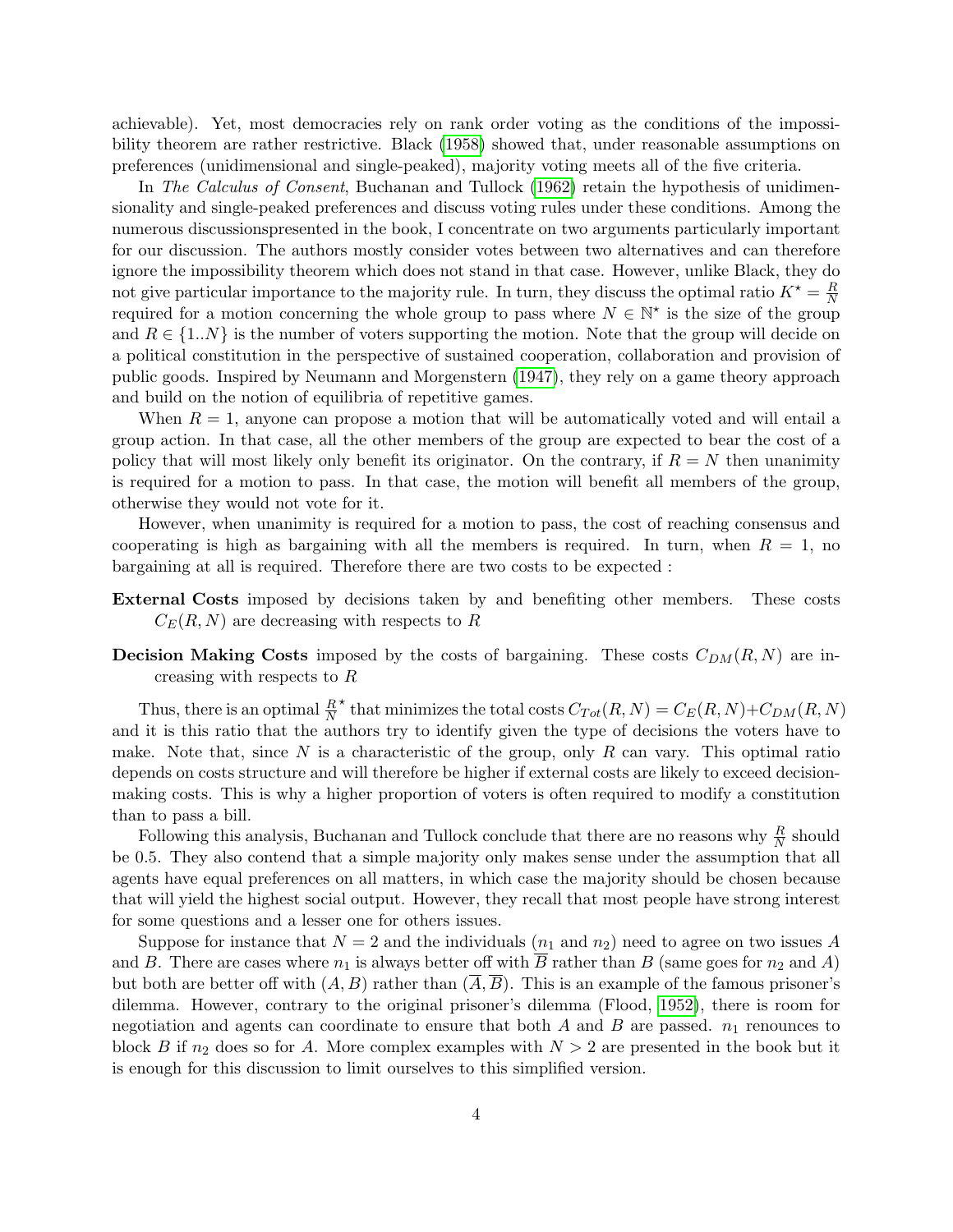What follows is that most people would be willing to renounce their favoured outcome on the issue of least interest to guarantee their preferred outcome on the most important one. This leads to one of the major conclusions of The Calculus of Consent which is a call for logrolling. Indeed, according to the authors, the prisoner's dilemma emerging in political settings can be solved through vote tradingk, as shown above. In this case, achieving an outcome more favorable than the Nash equilibrium of  $(\overline{A}, \overline{B})$  is possible because there are successive votes on different issues instead of a one-time choice and because vote trading (either direct or indirect) can be undertaken. More specifically, it only works if the horizon of votes is long enough so that any betrayal in the cooperation will be offset by losses in future collaboration. Although this conclusion is rather different from the Arrow's Theorem, this somehow echoes the limitations of rank order voting where voters are unable to express the intensity of their preferences.

In a later part, Buchanan and Tullock explore representation structures for unicameral and bicameral parliament to avoid manipulation by a small group and ensure that a ratio of  $K$  at the parliament faithfully represents the same ratio in the total population. It is also the concern for good representation that gave birth to LD as discussed later.

Lastly, among the various fields of research building on The Calculus of Consent, one is particularly important for us: discussing the vote market. While Buchanan and Tullock champion vote-trading, they do acknowledge that vote-buying might raise moral questions. Specifically, they insist that vote-trading offers must be completely transparent in order for the voters not to be and feel manipulated and that vote-buying might not offer such guarantees. This central argument of the book has laid the ground for further political liberalism, such as Parisi's Political Coase Theorem (Parisi, [2003\)](#page-23-3). Extending Coase's conclusions (Coase, [1960\)](#page-20-3), he claims that if there are no transaction costs and if the market for votes is complete, then a socially Pareto-optimal equilibrium will be achieved independently of the voting system. This stance has been challenged (Munger, [2019\)](#page-23-4) but provides an interesting extreme position to consider in mind when thinking about vote markets.

Other libertarians authors (Posner and Weyl, [2015\)](#page-24-2) have explored alternatives to express intensity of preferences and a market for vote-buying, such as Quadratic Voting (QV). Under QV, people would be able to buy more votes on subjects they feel more concerned about, with the price being a quadratic function of the number of votes. This is of importance for us because blockchains scholars such as Allen et al. [\(2017,](#page-19-3) [2018\)](#page-19-4) claim that blockchains can implement new forms of democracy, in particular QV. While very close to the subject of this paper, QV is already extensively discussed, including by economists, and this paper will not address it.

#### <span id="page-4-0"></span>2.2 Liquid Democracy

Liquid Democracy (LD) is a relatively recent concept and, consequently, is still not consensually defined which makes it hard to specify exactly what is being discussed. Inheriting from delegative and proxy voting strands, and sometimes still called under these names, LD can define either a voting mechanism, a evolution of participatory democracy or a new form of democracy (Paulin, [2020\)](#page-23-5). Another difficulty comes from the fact that there is relatively little academic research dedicated to the subject and a lot of the documentation comes from gray literature (Ford, [2014\)](#page-21-1). Nonetheless, I here attempt to provide a definition and contextualize LD.

Although they can be traced back to Carroll [\(1884\)](#page-20-1), the principles of LD were firstly conceptualized by Miller [\(1969\)](#page-23-6) when proposing a method for "direct and proxy voting in the legislative process". The idea was to make the best of the (then relatively new) computers to foster more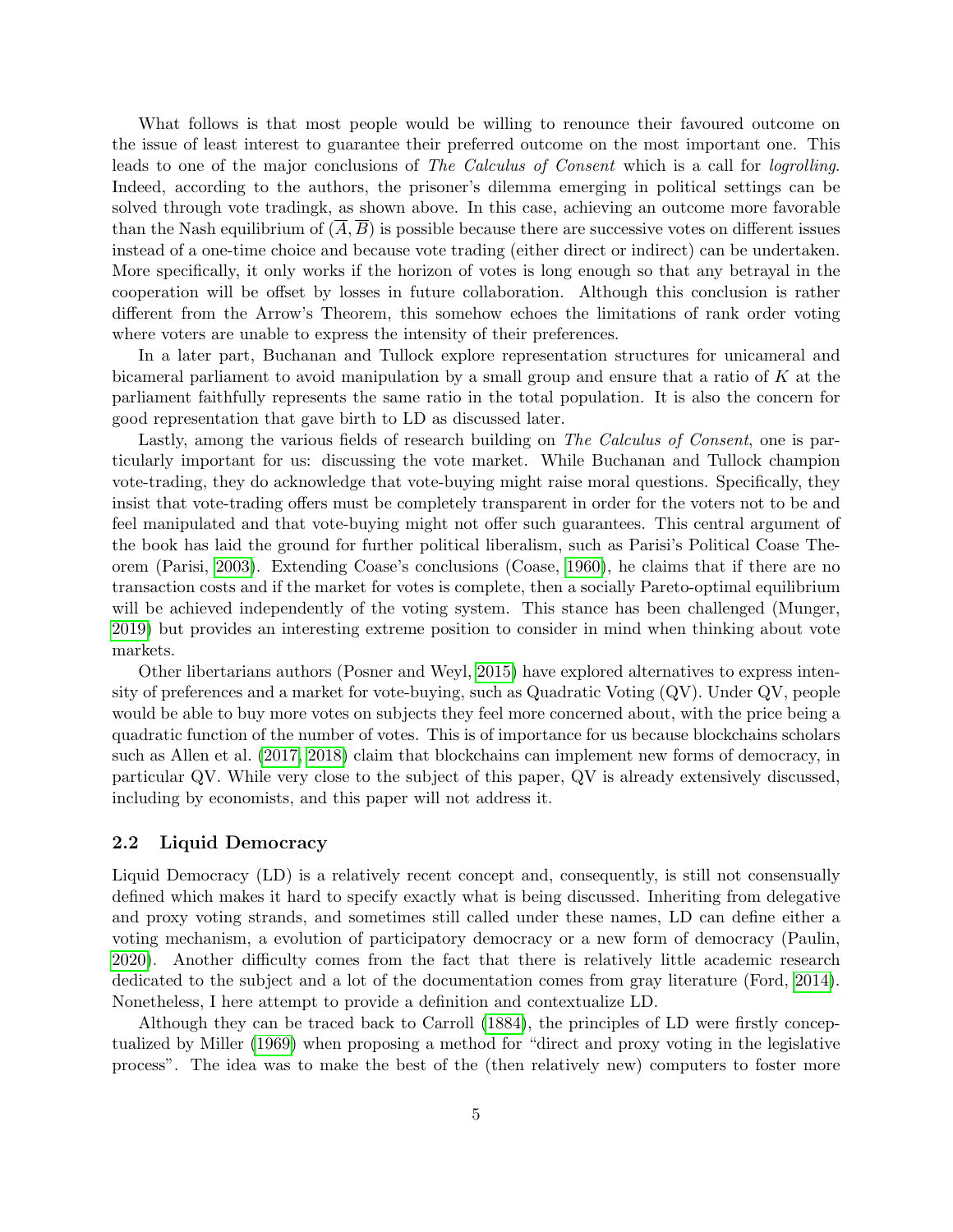direct democracy,allow for better representation and increase participation. In such a system, each citizen could decide to delegate their vote to anyone who would effectively become a representative. Those entrusted with the most votes would become legislators. People could, at anytime, decide to withdraw their delegation and vote for themselves.

According to Miller [\(1969\)](#page-23-6), it is impracticable for everyone to be an expert on all issues and it is more efficient to delegate votes to more knowledgeable persons that one believes to be aligned with her ideas. What is more, representative democracy does not reflect the mantra one person, one vote and LD would reflect more faithfully the will of the citizens. As recalled by Green-Armytage [\(2015\)](#page-22-2), this paper remained relatively unnoticed, with the notable exceptions of a discussion by Shubik [\(1970\)](#page-24-3) and a similar contribution by Tullock [\(1972\)](#page-25-1). It is only with the boom of computerization that the idea of proxy voting gained significant momentum.

Tullock [\(1992\)](#page-25-2) made a proposal rather close to the one by Miller [\(1969\)](#page-23-6) based on a device linked to a television to follow parliament debates. Citizens could then decide to give their vote to any representative or vote directly. This work was extended by Alger [\(2006\)](#page-19-5) who demonstrates that his proposition allows to overcome the tradeoff between "the representation of a legislature stemming from a voting system and either constituent services or government stability" (p.2) and that, provided that the system follows a few ancillary rules, it is a better form of representation. Interestingly, Alger [\(ibid.\)](#page-19-5)'s proposal is explicitly designed to be implemented when voting for a legislature and for operating the said legislature, as the two are too entrenched to be designed independently.

Parallelly, Ford [\(2002\)](#page-21-2) and Green-Armytage [\(2005\)](#page-22-3) introduced a new element in proxy voting: transferability of proxies. Not only were people allowed to delegate their votes to an expert, but that expert could, in turn, delegate her vote and all those she had received to someone else. Adding this aspect, it is time to turn to and adopt the definition of Blum and Zuber, [2016,](#page-20-4) p.4 :

Liquid democracy is a procedure for collective decision-making that combines direct democratic participation with a flexible account of representation. Its basic model consists of four components that can be stated as follows: All members of a political community that satisfy a set of reasonable participatory criteria (adulthood, baseline rationality) are entitled to:

- (I) directly vote on all policy issues (direct democratic component);
- (II) delegate their votes to a representative to vote on their behalf on (1) a singular policy issue, or (2) all policy issues in one or more policy areas, or (3) all policy issues in all policy areas (flexible delegation component);
- (III) delegate those votes they have received via delegation to another representative (meta-delegation component);
- (IV) terminate the delegation of their votes at any time (instant recall component).

Besides the meta-delegation, Blum and Zuber [\(ibid.\)](#page-20-4) mention another aspect of LD: delegation per topic. Originally mentioned by Miller [\(1969\)](#page-23-6), delegation per topic is now widespread in the literature (Ford, [2020;](#page-21-3) Green-Armytage, [2015\)](#page-22-2). While this aspect is usually connected to LD as a voting method, but Blum and Zuber [\(2016\)](#page-20-4) link it to a broader political system that I discuss in [subsection 3.2.](#page-12-0)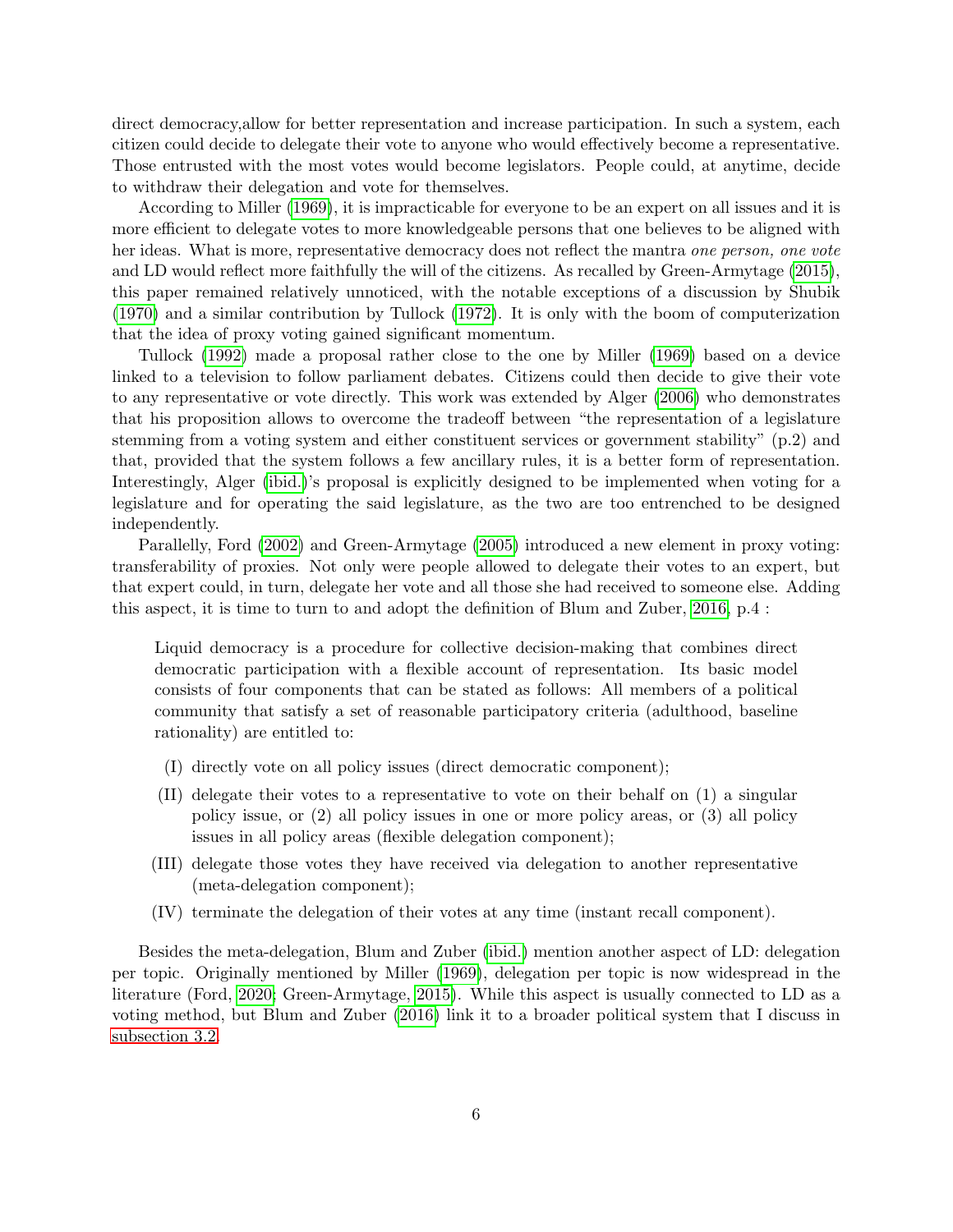Implementations of LD and academic literature on the subject remain rare. Paulin [\(2020\)](#page-23-5) reviews them and proposes to differentiate LD as a voting tool and a new form of democracy. According to him, very few initiatives are considered to truly amount to LD.

Blockchains are one of the reasons that explain the ever-increasing initerest in LD. If the idea of proxy voting stemmed from the development of novel communication processes, blockchains offer a very promising platform for LD. Indeed, proposals are now flourishing (Berg, [2017;](#page-19-6) Fan et al., [2020;](#page-21-4) Kashyap and Jeyasekar, [2020\)](#page-23-7) but most remain rather technical and focus on implementation issues but, to the best of my knowledge, a theoretical political economics analysis of such a proposal is still to be undertaken.

## 2.3 How Blockchains Work

Blockchains are peer-to-peer distributed ledgers —generally referred to as Distributed Ledger Technology (DLT)— recording transactions in an append-only way. Transactions are grouped into "blocks" and then added to the "chain" of previous blocks. The specificity of blockchains is that they are, by design, transparent, verifiable and permanent in the sense that it is extremely hard to modify their records. This high security is achieved through encryption and hash of the data and of the blocks; this ensures that tampering attempts can be detected by various members of the network (Vujičić, Jagodić, and Randić, [2018\)](#page-25-3). The processus of adding and encrypting blocks relies on a lottery that guarantees decentralization and that consensus is achieved without the any form of central authority.

Decentralization, transparency and security through encryption were the main features of the blockchain technology as devised by Nakamoto [\(2008\)](#page-23-8), created to support Bitcoins, a decentralized cryptocurrency. At the time, the information recorded in the blocks was mostly a financial ledger. But the establishment of the consensus mechanisms design for DLTs has since fostered for the development of new ideas about decentralized governance.

Increasingly complex forms of interactions over blockchains have been made possible over time with the development of new blockchains. For instance Ethereum was the first blockchain with the capacity to compile a Turing-Complete programming language (Wood, [2014a\)](#page-25-4), opening ways for distributing virtually anything that carries value through blockchains. In particular it made it possible to code smart contracts that had first been described by Szabo [\(1997\)](#page-24-4) but were impracticable at the time. Smart contracts are self-executing chunks of code that are recorded into a block. Once they are on the blockchain, they are as immutable as the blockchain is.

However, this security can also be a weakness. Blockchains are tamper-resistant when the attacking parties have less than 50% of the stake (depending on the consensus mechanism, it may be value, hashing power etc.), but when nodes reach consensus on a modification, the whole structure and protocol of the blockchain can be amended. Therefore the governance of the blockchain (as an infrastructure) has consequences for all the ecosystem living on top of the blockchain. The governance of blockchains takes place both on-chain, through code implementations, and off-chain, by the means of formal and informal institutions (De Filippi and McMullen, [2018\)](#page-21-5).

## 2.4 Blockchain-Based Organizations

As the technical opportunities offered by blockchains increased, the field of applications widened and has been considered to revolutionize virtually every field of society  $\frac{1}{1}$  $\frac{1}{1}$  $\frac{1}{1}$ . It includes classical and

<span id="page-6-0"></span><sup>&</sup>lt;sup>1</sup> a significant overview can be found in De Filippi and Wright [\(2018\)](#page-21-6)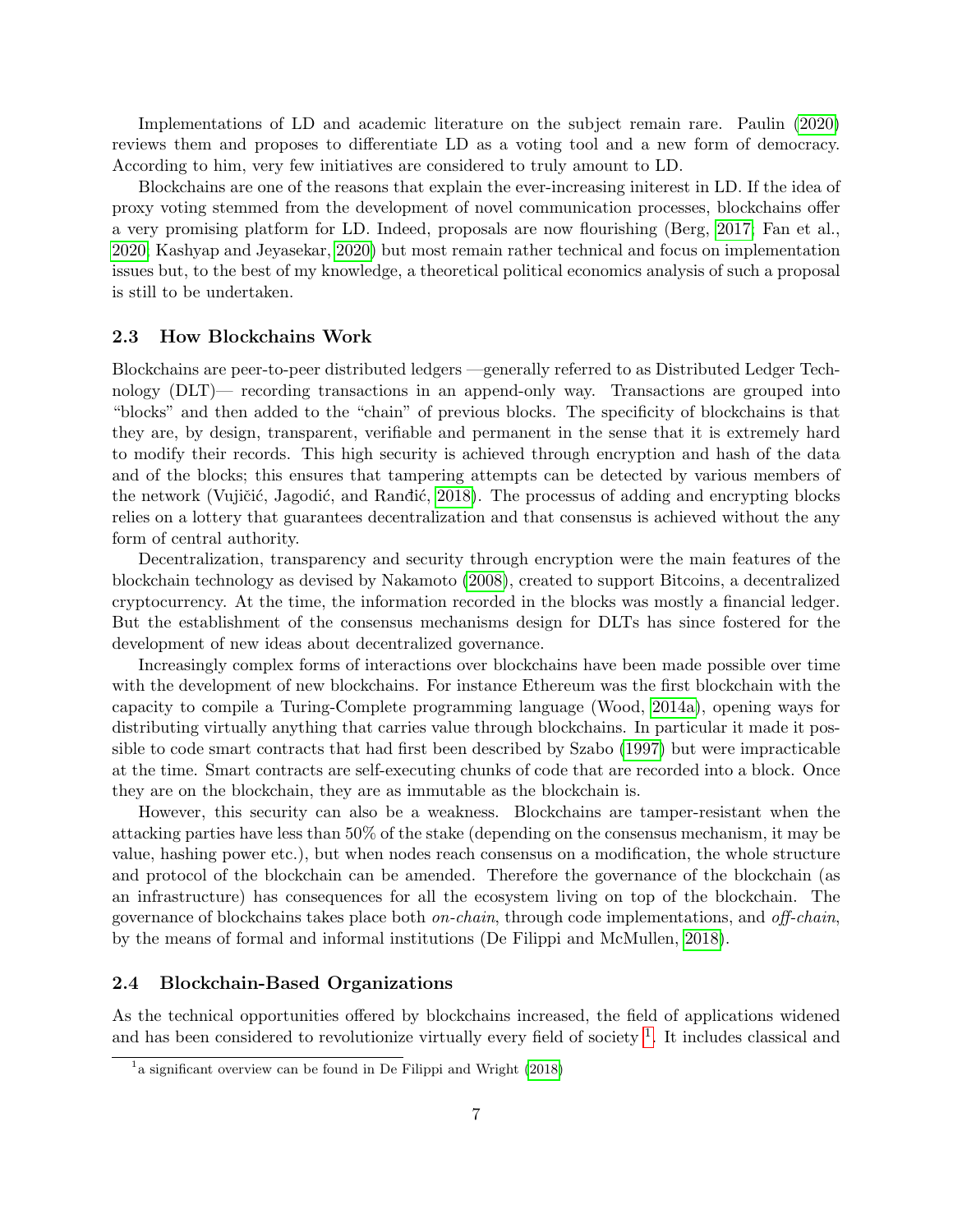new forms of economic organizations (Davidson, De Filippi, and Potts, [2018\)](#page-21-7) either in the market economy or for more commons-oriented organizations (Troncoso and Ultratel, [2020\)](#page-25-5). Blockchainbased organizations can either rely on blockchains for coordination, automation and decentralization of off-chain processes or live fully over a blockchain. In all cases these blockchain-based or blockhainenabled organizations require a rather complex set of smart-contracts. That necessarily raises many coordination challenges and entrenched difficulties (Howell and Potgieter, [2019b\)](#page-23-9).

More importantly, blockchains bring up challenges and opportunities for government. Atzori's account of these issues remains one of the most complete to date. She notes that:

Broadly speaking, the advocates of decentralization tend to have in common the same dissociative attitude towards centralized institutions [. . .] Many enthusiasts simply promote the blockchain as a more efficient, decentralized and consensus-driven public repository, which can have a number of applications in order to make citizens less dependent on governments, yet within a society that is ultimately founded upon the State authority. (Atzori [\(2017\)](#page-19-7))

This dichotomy is found in particular in the literature around Blockchain-based E-Voting (BEV). Indeed, among the champions of voting on blockchains are crypto-anarchists (De Filippi and Wright, [2018\)](#page-21-6) but also many who could be characterized as "reformists" for whom BEV is to be used in our democracies just as a tool. Most of the papers presented in the following section belong to the reformist strand. BEV could merely be a voting tool but it could also be a first step to creating institutions outside of the State framework and new forms of democracy. These two approaches have very different consequences that this paper lays out to analyze their implications within a framework of institutional economics.

Whichever purpose it serves, a blockchain-based organization will necessitate governance of the organization and of the technology it relies on (De Filippi and McMullen, [2018\)](#page-21-5). Governance of blockchains can be either distributed, decentralized or, in practice, rather centralized in the hands of foundations or central parties (Howell and Potgieter, [2019a\)](#page-22-4). As I discuss later, ignoring the challenges of governing the blockchain leaves an significant blind spot in the analysis. This is all the more true as the term "blockchain" covers various implementations in terms of consensus mechanisms and publicness in particular. Each implementation yields its own governance challenges and the choice of the type of blockchain to host a blockchain-based organization, let alone a voting system, entails assumptions and specific challenges.

#### 2.5 Blockchain-based E-Voting

Gibson et al. [\(2016\)](#page-22-1) provide an interesting history of online voting and its challenges and recall that "As the internet evolves, then so also do the remote voting systems built upon it" (p.280). It is, therefore, not a surprise that blockchains, which have been dubbed as the Web 3.0 (Wood, [2014b\)](#page-25-6) are considered for e-voting.

E-Voting and Blockchain-based E-Voting (BEV) must solve the same problems as other technologies. As underlined by Lessig, [2006,](#page-23-0) pp. 141-143, there are extremely challenging difficulties. In particular, the system must simultaneously ensure anonymity in the vote (discussed in [sub](#page-12-0)[section 3.2\)](#page-12-0), transparency and verifiability to ensure that the vote is not modified not to forget the issue of digital identity, detection of fraud or coercion. Additionally, the issue of unique and singular digital identities is a challenge in and of itself (Siddarth et al., [2020\)](#page-24-5)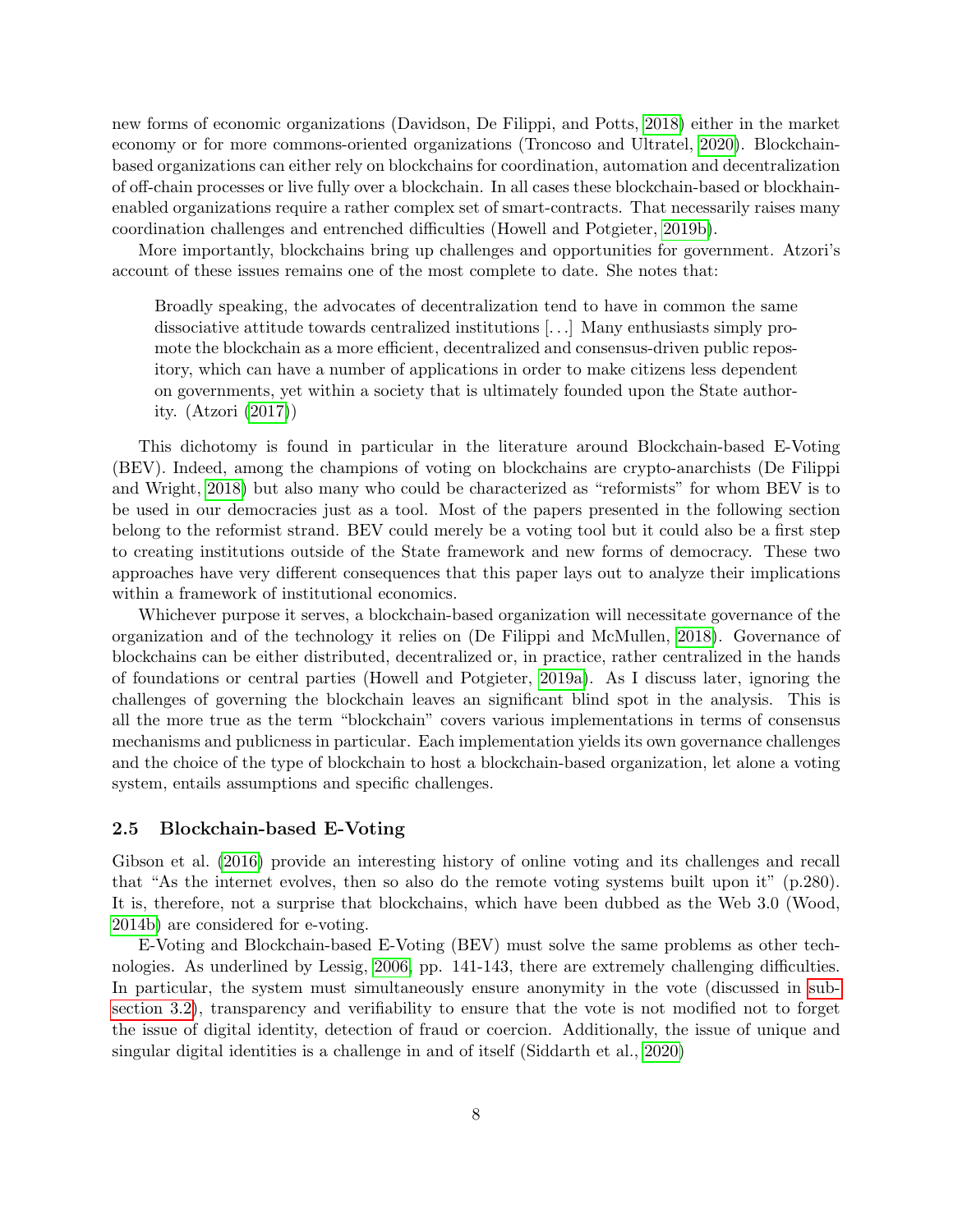Osgood [\(2016\)](#page-23-10) cites Norden and Famighetti [\(2015\)](#page-23-11), a report showing that "43 out of 50 states used EVMs [Electronic Voting Machines] that were at least ten years old [and] notoriously easy to hack and tamper with". However, despite these well-known and unresolved issues, Osgood [\(2016\)](#page-23-10) is optimistic about the potential of BEV to solve these issues. By design, blockchains are difficult to tamper with and offer a level of security and transparency that may revolutionize collaboration between actors. An interesting nuanced and extensive account of using blockchains for e-voting is provided by Dhillon et al. [\(2019\)](#page-21-8).

Osgood [\(2016\)](#page-23-10) is not the only optimistic scholars as numerous authors such as Hanifatunnisa and Rahardjo [\(2017\)](#page-22-5), Hardwick et al. [\(2018\)](#page-23-12), Hjálmarsson et al. (2018), Kshetri and Voas (2018), Takabatake, Kotani, and Okabe [\(2016\)](#page-25-7), and Yavuz et al. [\(2018\)](#page-25-8) have proposed designs and implementations of BEV. The booming interest in BEV all around the world is, thus, undeniable.

Despite its challenges, at least in practice, great hopes lie within the blockchains-enthusiasts community. My goal is not to discuss these propositions nor BEV but rather to apply the analytical framework of institutional economics to BEV, as it gathers significant momentum worldwide at the time of writing.

#### 2.6 Institutional Economics and Blockchains

While a fairly recent and developing field, the foundations of an institutional economics analysis of blockchain-based organization have been laid out by a few recently-published papers. Wagner [\(2019\)](#page-25-9)'s work is, perhaps, the most comprehensive when analyzing the legacy of Buchanan and Tullock in the field.

In chapter 17, Rajagopalan [\(2019\)](#page-24-6) focuses on the technical aspects of blockchains. He follows Lessig [\(2006\)](#page-23-0) and De Filippi and Wright [\(2018\)](#page-21-6) in their conclusions that the code entails "constitutional constraints" and recalls that distributed ledgers are mostly a new way of reaching a consensus.[2](#page-8-1) He then applies their framework to cryptocurrencies, a form of club goods. In this paper I seek to extend this work to other applications of blockchains, specifically voting platforms.

In chapter 18, Berg, Davidson, and Potts [\(2019\)](#page-19-8), following the definition of crypto public choice (Berg, Berg, and Novak, [2018\)](#page-19-9), go beyond cryptocurrencies and explore the possibilities of "institutional cryptoeconomics", claiming that blockchains offer the opportunity to try new constitutional orders. Blockchains thus constitute methodological tools to explore potential arrangements and new sets of rules. I will attempt to further this work by proposing a first analysis of a Liquid Democracy constitutional order relying on a blockchain.

By extending the conclusions of the above-mentioned papers to a concrete constitutional proposal, this paper contributes to furthering the field of institutional economics analysis of blockchain implementations.

# <span id="page-8-0"></span>3 A Political Analysis of Liquid Democracy

According to Allen et al. [\(2017\)](#page-19-3), every institution is situated within the technological context of its time. When constitutions were drafted, no one could have possibly imagined the advent of the Internet and blockchains, which have since opened tremendous possibilities. Nonetheless, the analytical framework devised by political economics at the end of the 20th century remains relevant for addressing new technologies in relationship with politics and voting matters.

<span id="page-8-1"></span> $2$ which is exactly the problem Buchanan and Tullock (1962 addressed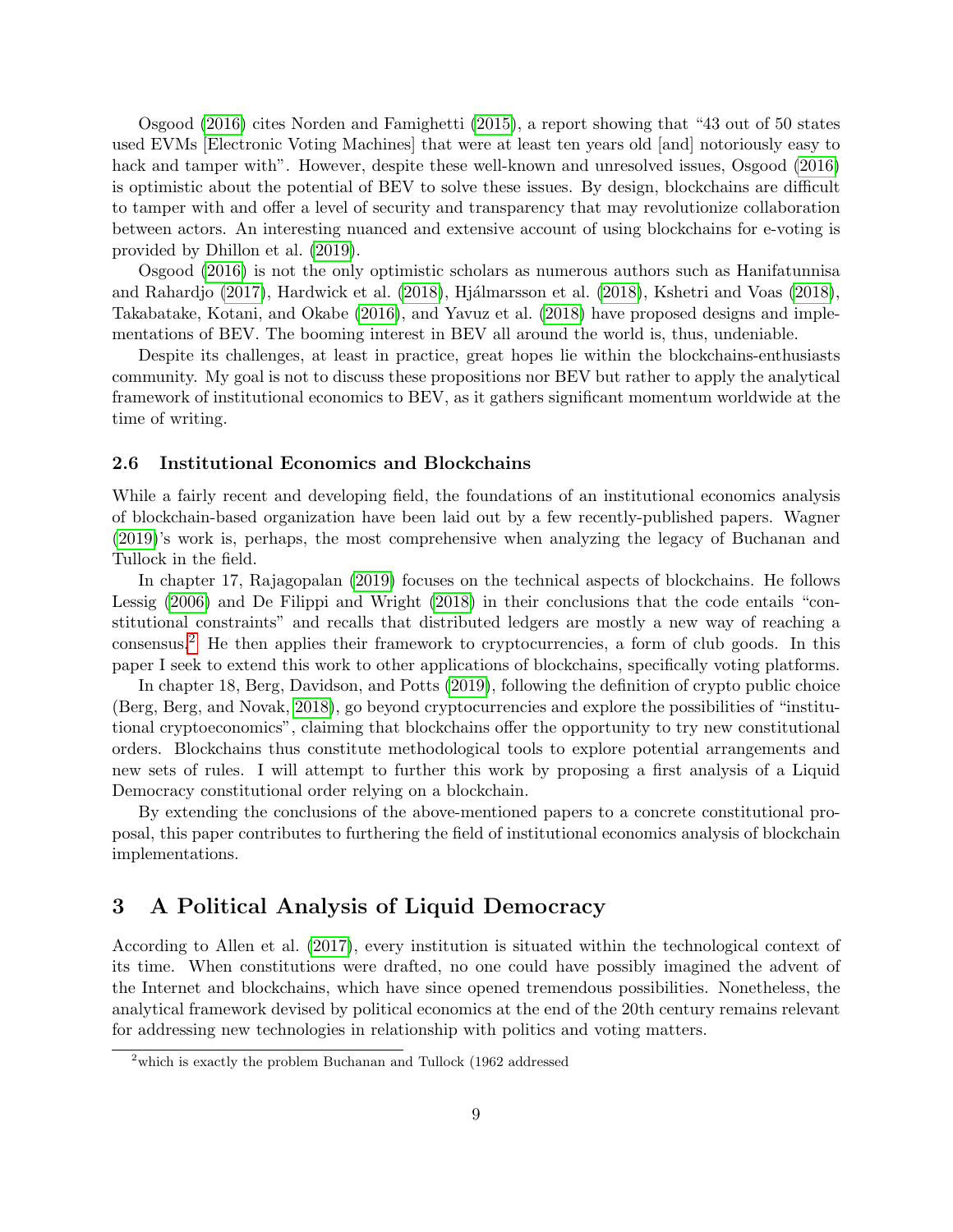This section analyzes Liquid Democracy in the light of the issues presented in the literature review. It first concentrates on Liquid Democracy as a voting mechanism without changing the way the legislature works before extending our discussion to a modified institutional context. The discussion addresses both general LD and its blockchain-based applications, focusing on the new governance challenges that a shift towards LD could entail.

### 3.1 Liquid Democracy as a Voting Tool

Let us first consider the case of LD used as a voting mechanism. To be clear, let us take the case of a group of person who need to vote on different issues and make decisions that are binding for the group. Such a group might, for instance, be a parliament or more simply a group of shareholders for a company. Closer to the blockchain world, it can also be token holders of a DAO.[3](#page-9-0)

In that group, voting rules follow the four principles described by Blum and Zuber [\(2016\)](#page-20-4) and reviewed in [subsection 2.2:](#page-4-0) (i) citizens can vote directly, (ii) they can delegate their votes on one, some of all areas to a representative, (iii) delegation is transitive, (iv) delegation can be terminated at any time.

#### Reassessing the Epistemic and Egalitarian Arguments

Blum and Zuber [\(ibid.\)](#page-20-4) propose a "normative democratic theory" framework to assess the advantages of a voting system through 2 criteria: (i) the epistemic account assesses how good a system is at discovering the best solutions and (ii) the egalitarian account refers to how well citizens are represented in this system. For instance, enlightened absolutism would rank very high on the first account, and very low on the second one. They argue that LD outperforms traditional representative democracy on both accounts. I retain the two-pronged framework but I propose to complement their analysis and discuss their conclusions. According to the analytical elements of The Calculus of Consent, some points seem to back their position.

First off, for a given voting rule (a ratio of voters required to pass a bill) decision-making costs are likely to be reduced through delegation and concentration of votes while external costs should not change. Indeed, LD allows a citizen to delegate her vote to an expert she "trusts" to be more informed and aligned with her views. Classically, an expert receiving votes is called a "guru". Everyone can have 0 guru (vote directly for each subject), 1 guru (delegate all her votes to one guru) or several (1 for each area for instance). Let us assume that each guru votes on average for p (p − 1 voters delegated her votes to her); then to represent a ratio of K, only  $\overline{R}$  $\frac{R}{p}$  gurus out of  $\frac{N}{p}$  need to agree before a decision. In that case, the costs structure becomes  $C_{Tot}^{LD}(R, N, p) = C_E(R, N) + C_{DM}(\frac{R}{p})$  $\frac{R}{p}, \frac{N}{p}$  $\frac{N}{p}$ ). Because  $C_{DM}(\frac{R}{p})$  $\frac{R}{p}, \frac{N}{p}$  $\frac{N}{p}$ ) is increasing w.r.t. both R and N,  $C_{Tot}^{LD}(R, N, p) \leq C_{Tot}(R, N)$  for  $p > 2$ .

This does not necessarily imply that the optimal ratio will increase  $4$  but it is possible to increase the chosen ratio while still reducing total costs meaning that LD will pass more unanimous bills. This therefore validates the egalitarian argument: if the voting rule is closer to unanimity then everyone's interest is better taken into consideration.

<span id="page-9-0"></span><sup>3</sup>DAOs are communities of blockchains users managing an asset made of smart contracts and relying on participative governance processes.

<span id="page-9-1"></span><sup>&</sup>lt;sup>4</sup>Proving this requires making assumptions on the second derivatives of the costs functions. To keep the spirit of Buchanan and Tullock, the mathematical proof is not included here but is available upon request.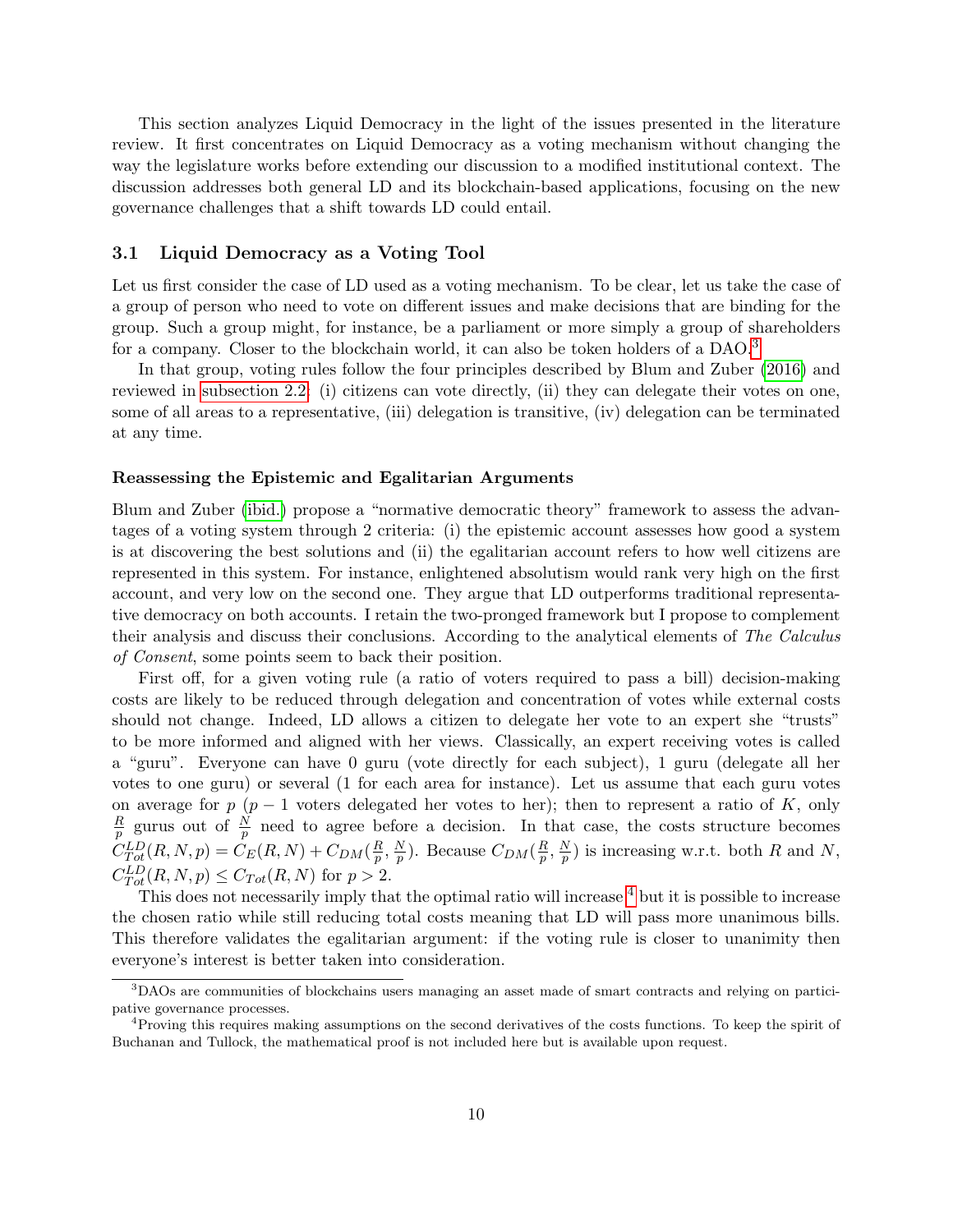On the contrary, the epistemic argument has faced strong drawbacks from recent literature. Research from Caragiannis and Micha [\(2019\)](#page-20-5) suggest that local delegation algorithms might not be good at selecting "better" alternatives. In other words, if there is a vote between two alternatives and that one is objectively better than the other, LD might not be better for selecting it than direct democracy and there are cases in which LD fares worse than the alternative. Even when delegation only goes towards more qualified gurus, worse outcomes could be reached. What is more, Escoffier, Gilbert, and Pass-Lanneau [\(2018,](#page-21-9) [2019,](#page-21-10) [2020\)](#page-21-11) have shown that reaching an equilibrium is NP-hard under several forms of networks (along which delegation can happen). A NP-hard problem is a problem for which we cannot compute a solution in a polynomial time<sup>[5](#page-10-0)</sup> and we do not know if it is theoretically possible to do so. It is thus computationnaly difficult to achieve optimal delegation networks and that poses caveats for chosing LD. Finally, Bloembergen, Grossi, and Lackner [\(2018\)](#page-19-10) try to measure the efficiency of LD and evaluate the gain (previously defined in Kahng, Mackenzie, and Procaccia, [2018\)](#page-23-13) that represents "the group accuracy after delegations versus the group accuracy achieved by direct voting". This proves to be inconclusive as the gain can take all the values possible, which means that the accuracy can either increase or decrease, making the epistemic argument precarious.

In the language of Public Choice used in this paper, these complexity results translate as follows: it is unsure that a LD vote will result in a Pareto-dominant situation.

#### Blockchain-Based Vote-Trading Platforms and Logrolling

Another reason why blockchain-based LD could help the group adopt more socially efficient bills is through logrolling and vote markets. I mention in the [subsection 2.1](#page-2-1) that The Calculus of Consent argue that trading votes is necessary, in particular for minorities to still be represented on the subjects that concern them most thus avoiding a "tyranny of the majority". However, vote trading remains subject to conditions. Voters will be extremely reluctant to trade votes when opportunities are not clearly announced and that there are risks of manipulation. In particular, most voting systems have the essential requirement of preserving vote secrecy which makes it impossible to verify that votes have been casted according to the contract. Nonetheless, for some parliamentary votes or small groups decision-making, secrecy is not required nor even desirable. This applies to holding representatives accountable, for example. In these cases, open vote-markets could be beneficial. The Calculus of Consent do discuss the conditions necessary to engage confidently in logrolling. Two of them are transparency and certainty of execution.

Blockchains create new opportunities in that regard: they allow for the organization of a transaction platform for votes as blockchains are appropriate for the markets of "complete contracts" (Davidson, De Filippi, and Potts [\(2016\)](#page-21-12)). Vote trading can be considered to be as complete as possible: all the states of the future world pertaining to the contract can be considered and logically described within the code of the contract. So, we could imagine a platform on the blockchain on which voters would openly advertise their votes enabling open logrolling with a guarantee that there will be enforcement of the trade.

Suppose two votes on subjects A and B are planned and voter  $i$  publicly announces that she is willing to redeem or vote on A against a vote for  $B$ . Voter j sees this and engages in the vote. A smart contract is used to ensure that j holds two votes on the first issue and i two for the

<span id="page-10-0"></span><sup>&</sup>lt;sup>5</sup>In polynomial time algorithms, the solution is found in a time that depends polynomially on the complexity of the input. They are considered to be reasonably scalable algorithms, opposed to exponential ones.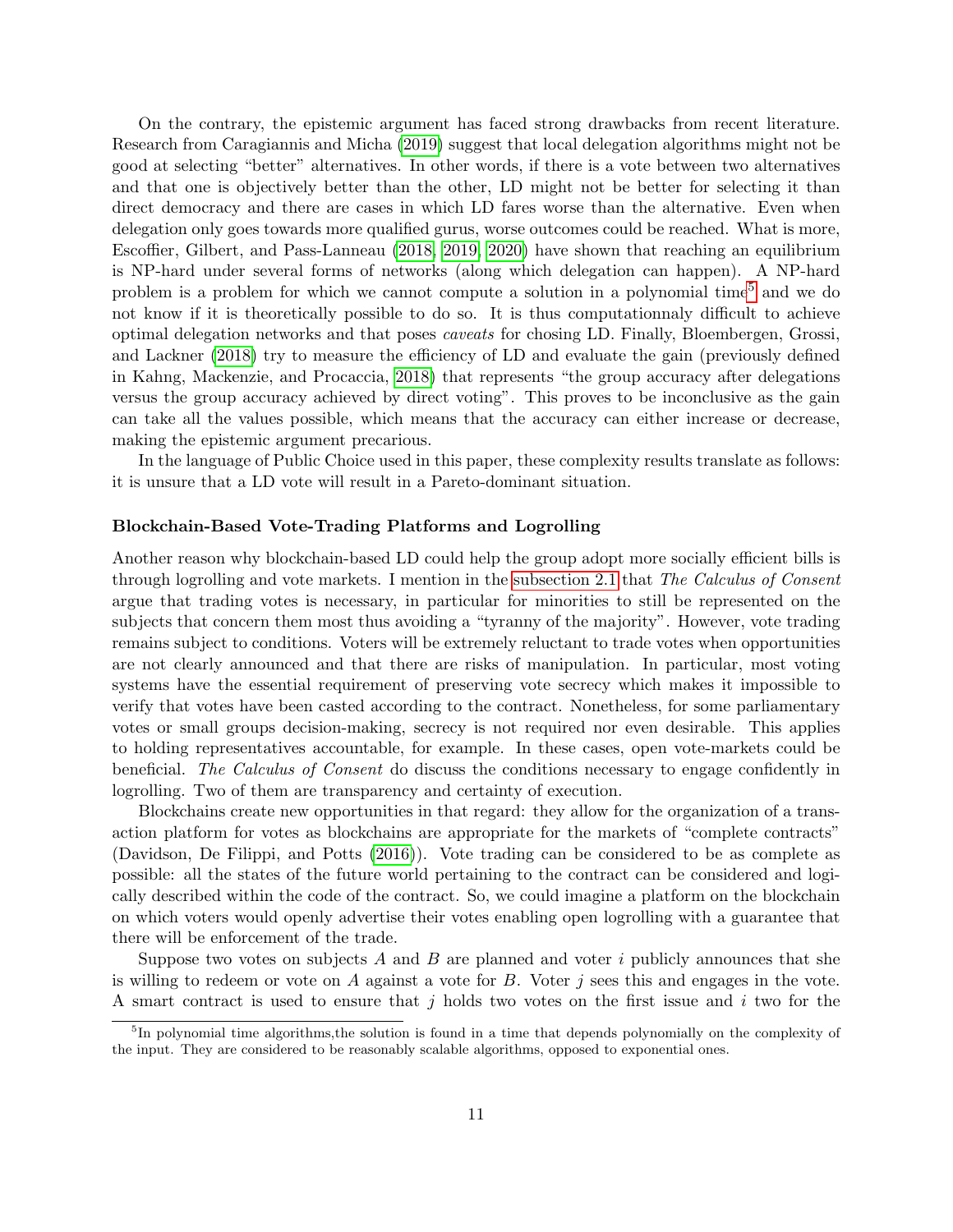second. Voter secrecy could still be preserved with  $i$  and  $j$  voting confidentially (as if there was no vote-trading) but with two votes on their respective subjects. Note that, in this case, transfer of vote is different from vote delegation as defined in LD democracy. Indeed, delegated votes are revocable while votes in vote-trading contracts are not. Vote-trading smart-contracts should thus be designed specifically if authorized by the constitution.

This two persons/two subjects situation could soon be generalized. Smart-contracts could be designed to automate vote-trading. We could even imagine a platform where people could identify other people with non-aligned strong interests and start trading campaigns advertising for votetrading opportunities. If that was to be implemented, that would, once more, back the egalitarian argument. Indeed, not only would everyone's voice be heard but it would also be heard in proportion to the intensity of their opinions. However, it would require everyone to rank their preferences on all subjects. Literature on Single Transferable Vote (STV) which also requires to rank all the preferences always recall that it is rather complex to ask voters to rank all the options when the list is long (Endersby and Towle, [2014;](#page-21-13) Tideman, [1995\)](#page-25-10).

The Calculus of Consent also state that (monetary) vote-buying is an efficient way of revealing social preferences at the scale of the group. Vote-buying raises more social concerns than logrolling and vote trading but is not condemnable *per se*. If public advertising of vote trading opportunities and automation of such exchanges are possible, a market for votes could emerge, either implemented within the voting platform or parallelly. In this case, the issue of complete ordering of preferences may raise another type of issue: arbitrage.

Suppose i identifies an arbitrage opportunity: she trades votes with j on subjects  $A$  and  $B$ , that is to say i gives her vote on A to j against her vote on B and x in a currency (most presumably a cryptocurrency). If i later trades votes with k, yielding her vote on subject B and  $y < x$  for a k's vote on A, then i made money  $(x - y > 0)$  and j's preferences are not taken into account (and j lost x). In the case of a market with perfect information, which is the case of a blockchain platform, equilibrium should be reached revealing aggregated social preferences. However, although vote-trading opportunities are complete contracts, it is unsure that an equilibrium similar to swap markets for cryptocurrencies can be achieved. Voters do not always act rationally and the market for vote-trading is may therefore not be competitve and rational and it may not lead to Pareto-efficient situations (Caplan, [2003;](#page-20-6) Casella, Llorente-Saguer, and Palfrey, [2012;](#page-20-7) Frey and Eichenberger, [1991\)](#page-22-8). This calls for caution in the design of the vote-market raising serious concerns about monetization of votes.

Should vote-buying and marketplace be illegal, one of the advantages of blockchain-based platforms is that they are transparent, making it possible to monitor forbidden transactions. On the contrary, automation and decentralization on blockchains make it virtually impossible to prevent smart contract from being executed or illegal market places from running thus making enforcement challenging. In the case of accountable members of parliament, it is likely that social pressure and the risk of losing their position would be enough to deter them from engaging in illegal activities. However, these safeguards might be less efficient in the case of larger communities with fewer guarantees, making it hard to effectively ban vote-buying.

For parliamentary groups, the transparency of blockchain-based platforms is also useful to hold its members accountable to their constituents. Transparency helps to reduce the risks of corruption and lobby-induced logrolling increasing the moral legitimacy of vote-trading.

In conclusion, adopting blockchain-based Liquid Democracy as a voting mechanism could help reduce decision-making costs between actors thus favoring a more inclusive threshold to pass bills.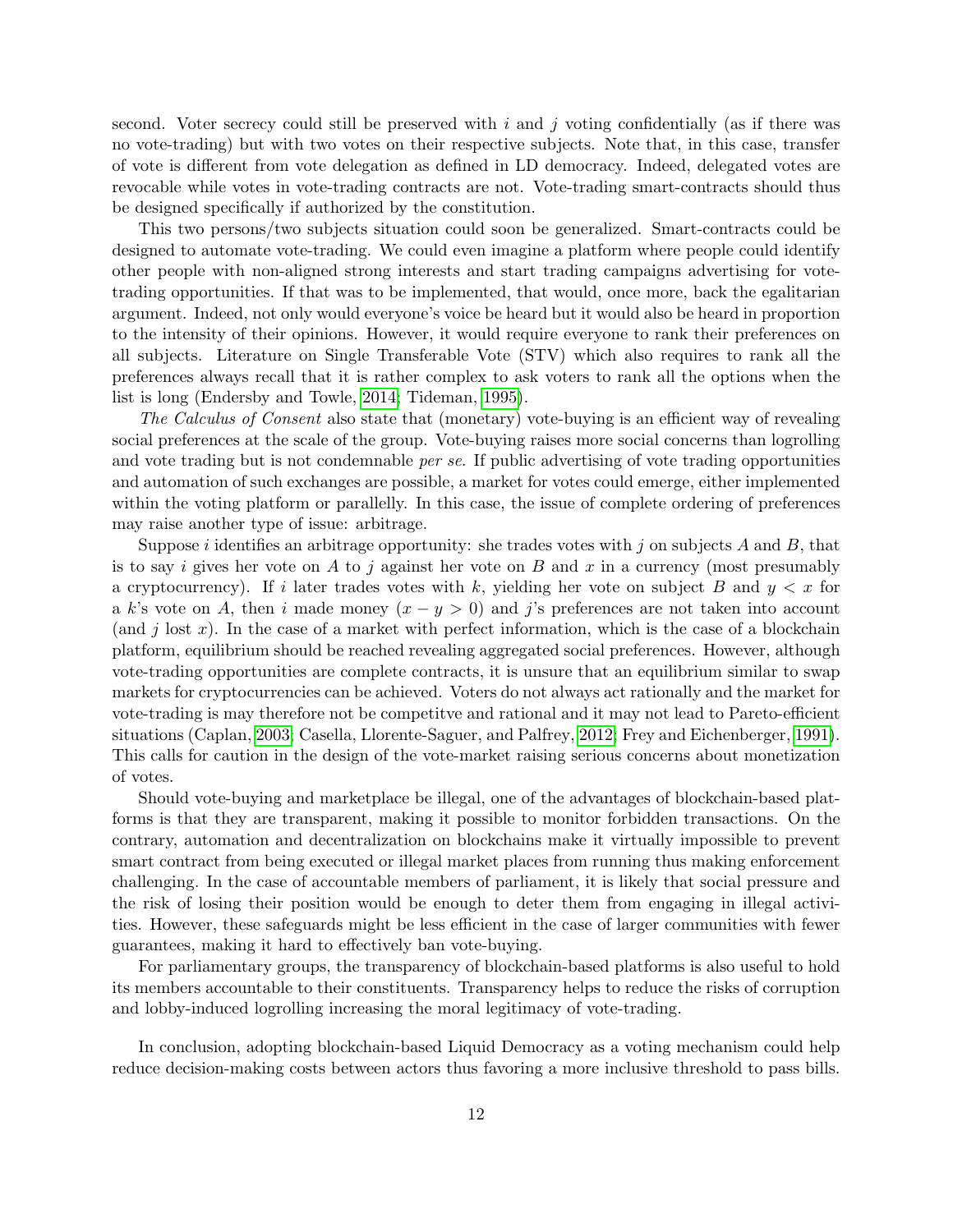Contrarily to direct democracy where the intensity of preferences is not taken into account and logrolling is difficult, LD allows to trade votes and structurally enables vote-trading. Recourse to blockchain-based platforms offers technical solutions to ensure that vote-trading is made openly with the possibility to offer auditable logrolling smart-contracts while still preserving vote secrecy when necessary. The risk of a monetary market for votes raises important theoretical and moral issues that must be carefully addressed should a group decides to adopt a blockchain-based LD voting system.

Algorithmic theory warns us that recourse to LD does not guarantee a more efficient outcome than direct democracy, making virtually impossible to compare the two systems under the epistemic account. Nonetheless, our analysis proves that the egalitarian argument does hold and that not only more unanimous decisions are made but that intensity preferences are also better accounted for.

## <span id="page-12-0"></span>3.2 Liquid Democracy as a New Form of Democracy

I now extend the analysis to the cases where Liquid Democracy is not only a voting mecanims but also a new form of democracy. There is no consensus yet on what it means to adopt Liquid Democracy as a new form of democracy. Almost every author discussed in the literature review proposes different alternatives, but they all share one common features: LD is used as a voting mechanism by all citizens who can express their votes on all issues. Therefore the group is much larger than those previously discussed and, contrary to the examples presented above, voters have to deal with many different issues and do not have the capactity to become experts in all of them, making delegation more necessary and likely<sup>[6](#page-12-1)</sup>. Along with LD, some institutions remain necessary (to draft laws, to vote on a budget...). This is where the variations are most significant.

#### Logrolling in Liquid Democracy, Is Bundling Still Possible?

The previous section underlined that logrolling would be easier in the context of LD as a voting method. However the rationale for engaging in vote-trading when LD is a new form of democracy would be unclear.

Suppose a guru  $g_i$  receives  $p_{i,A}$  votes for her field of expertise (domain A) but does not vote (or not with as many votes at least) on subject B  $(p_{i,B} \ll p_{i,A})$ . Therefore a guru  $g_i$  has little to no negotiating power and cannot weigh in to push forth her expertise. She is also extremely unlikely to sacrifice the vote she holds for domain A because she might lose these delegations at any time. Consider two votes on domain A and B planned to happen on two consecutive days and gurus  $g_i$  and  $g_j$  wishing to engage in vote trading,  $g_j$  lending her votes today for  $g_i$ 's votes tomorrow. Because one key feature of LD is that delegation withdrawal can happen at any time,  $g_i$  has no guarantee that she may receive enough votes tomorrow and will not rationally engage in vote-trading. This echoes the point made in the previous section: it is necessary for vote-trading transfers not to be recallable. This should also be the case for all votes held by a guru, but this would contradict the fourth feature of LD as defined in [subsection 2.2.](#page-4-0)

Without sacrificing that feature, what will happen is that for each subject, votes will take place independently from other domains. A guru has no way of knowing the intensity of the votes she received and has nothing better to do than to vote according to her expertise. Whichever

<span id="page-12-1"></span><sup>&</sup>lt;sup>6</sup>In the case of parliament discussed above, representatives must also vote on many issues but this is their main activity with more time to do research on the issues.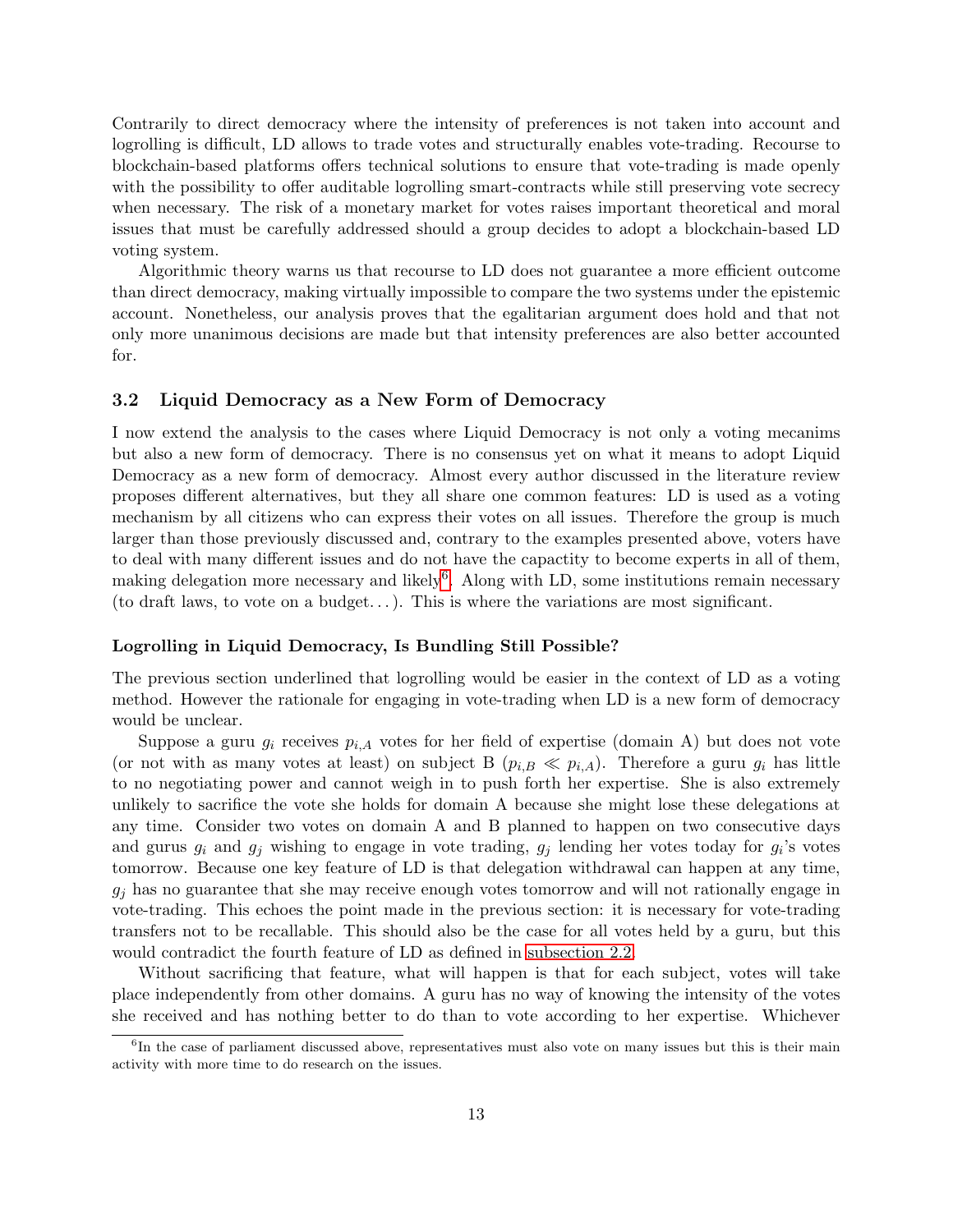decision-making rule is chosen (apart from unanimity), a (qualified) majority with weak views could impose a choice to a strongly interested minority. In the current forms of democracy, votetrading takes place through political parties. They propose election programs that are bundles of varied proposals in the hope that they will gather voters from different sides who consider the bundle in accordance with the issues they value most although different voters might not agree on which parts are positive. Parties are a way of knowingly trading votes: an agent will vote for an ensemble in which there are motions they oppose (lightly) and motions they champion (strongly). As discussed in this section, LD would make political parties obsolete because people would be represented directly and bundling and de facto vote-trading would also be out of the question.

Another difficulty would be the chronology of different votes. Buchanan and Tullock typically did not cover transaction and organization costs in their analysis but organizing elections and voting itself is costly for both the institutions and its members even if LD reduces costs. It therefore impossible to continually consult citizens on different issues and an agenda would have to be devised. It is unclear how election frequency affects turnout (Garmann, [2017\)](#page-22-9) and election frequency impact on logrolling has not been studied extensively. However it seems safe to assume that if an agent believes the issue she cares most about will not be subject to a vote before long, her interest might be discounted. The question of discounting factor in logrolling calculus has been introduced, although in a somehow different context, by Carrubba and Volden [\(2000\)](#page-20-8).[7](#page-13-0) This adds another difficulty for gurus and voters to engage in vote trading on the behalf of those who confide in them.

To the best of my knowledge, the literature on LD has identified its shortcoming in terms of bundling but has never formally analyzed it in terms of its difficulty to reflect the intensity of preferences. For instance, Blum and Zuber [\(2016\)](#page-20-4) mention briefly the question of bundling and political parties (p.18) but do not provide a detailed analysis. What is more, the solution they propose —delegating votes on broad fields and not just on single issues— does not seem to solve this issue as cross-domains trades would still be difficult.

#### Institutional Structure and Representation in Liquid Democracy

In the previous section, I asserted that the capacity for gurus to engage in logrolling will depend on the constitutional framework for LD. For instance we have noted that the issue of the political agenda will be crucial and that whether gurus can lock in the votes they hold in a logrolling contract strongly influences the outcome of the different votes. To further the analysis, let us now focus on what the literature says about different institutional structures in a LD democracy in particular regarding representation of minorities and expression of intensity of preferences.

First off, Miller [\(1969\)](#page-23-6) proposed to use LD to delegate voting power to representatives, maintaining the concept of a parliament. In practice, if the House has  $N$  representatives, the  $N$  gurus with the most votes would be Members of Parliament (MPs) and their mandate would last for a given period of time to ensure stability (2 years in the original paper). Citizens would then be able to choose between the different MPs currently "elected". This proposal does not meet the 4 criteria of LD democracy because votes can only be transferred to a very restricted set of gurus. It would, however, solve the issue of vote trading, as MPs receive the votes on all matters. However, as the number of votes a given MP holds at a given time is not guaranteed, engaging in vote trading on votes discussed later in the agenda could not happen as seen above.

<span id="page-13-0"></span><sup>7</sup>Notably, they are interested in logrolling in parliaments and reach the conclusion that the more frequent the elections, the higher the discount factor for MPs as they face the risks of not being reelected.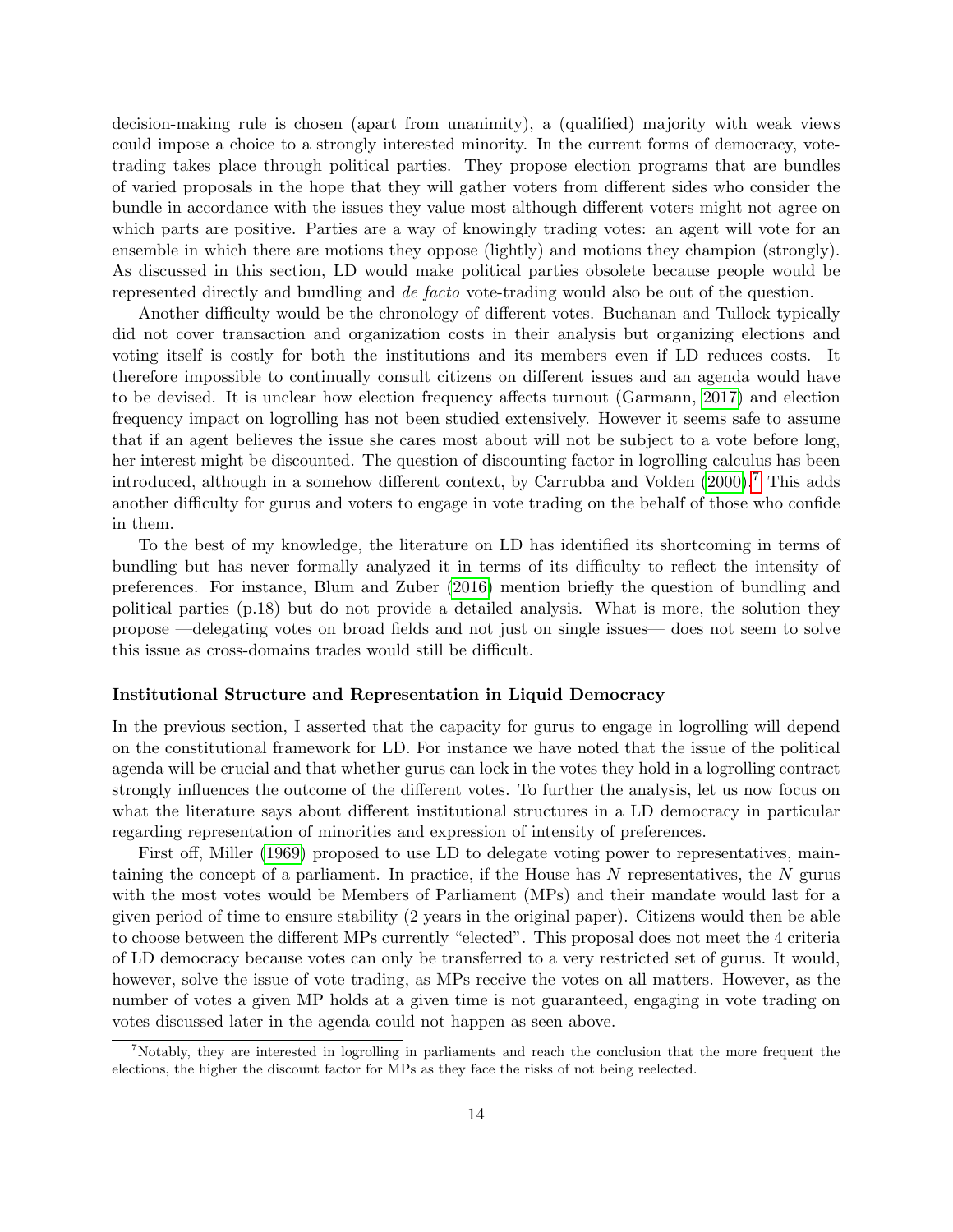Blum and Zuber [\(2016\)](#page-20-4) propose a solution that is closer to the spirit of LD which is based on "trustees". Instead of continual delegation of votes and immediate recalls, they propose a delegation phase and then a debate phase. During the debate phase, the gurus keep all their votes, and after pondering over the arguments of different sides, vote for all the delegations they hold. Interestingly, a period in which delegations are guaranteed would allow for vote trading but only if the agenda regroups issues pertaining to different domains. One could contemplate mixing this "trustee" proposal with a sort of imperative mandate. A voter could fix objectives to her guru, delegate her vote (on a group of themes or all her votes) unquestionably and without the possibility to withdraw votes within a period, but at the end could automatically recall her vote if the objectives are not met. This would incentivize gurus to take into considerations the preferences of her "trusters".

Smart contracts are natural candidates for such a delegation although this would require being able to formally codify the expectations which may be complex. This idea could be compared with Ford [\(2020\)](#page-21-3) micro parties who strongly support one priority. Contrarily to Miller's proposition (1969), this does not explicitly address the issue of parliamentary work which goes well beyond just voting for laws. MPs are also responsible for legislative work, drafting bills, commission work. . . and there are no control mechanisms in their proposition to ensure these tasks will be done. Finally and very questionably, Blum and Zuber [\(2016\)](#page-20-4) propose to put gurus deliberation under the oversight of the executive, which would virtually put an end to the separation of powers.

Green-Armytage [\(2015\)](#page-22-2) proposes a mixed system between direct and proxy voting, close to the one proposed by Alger [\(2006\)](#page-19-5). Voters elect legislators through an ordering method (he proposes STV) and, on each issue, can either decide to vote directly or to delegate their vote to a "public voter", another name for a guru, of their choice (the gurus can overlap with legislators). The gurus then vote either directly or delegate their voice to another one. This effectively addresses the issue of legislative work including the management of a national budget. However it does not address the issue of logrolling and vote-trading since voters can always decide either to vote directly or to change the guru they delegate their votes to.

We see that, so far, no proposition for a LD based democracy has managed to simultaneously address the issue of how to maintain the legislative work and reflect the intensity of preferences of the citizens. In their chapter 16, The Calculus of Consent discuss one more question concerning parliamentary representation. They show that a bicameral system makes decision rules more inclusive (closer to unanimity) as long as constituencies between the two houses are different enough. When voters can chose which representative to delegate their vote to, this condition of separate constituences cannot be respected anymore. The argument of The Calculus of Consent was that with representation and only one house, 51% of the representatives, each elected by a short 51% of their constituencies could pass laws that effectively favor only 26% of the total population. Arguably, the possibility to withdraw votes and delegate them to another guru nullifies this risk and makes the parliament a faithful mirror of the society. However, it seems unlikely that every citizens will constantly monitor what their gurus do — otherwise they would be better off voting themselves — and there might be cases where a bill is passed that is only supported by less than a majority.

Even if that is not the case, there is another argument for a bicameral parliament: not only does it prevent the formation of minimum winning coalition inferior to  $R^*$  but it also helps pass more unanimous proposals, only marginally increasing decision-making costs and significantly reducing external costs. Among the work reviewed here, only Miller [\(1969\)](#page-23-6) proposes to have two houses but with voters being able to freely choose their representative in both houses. This essentially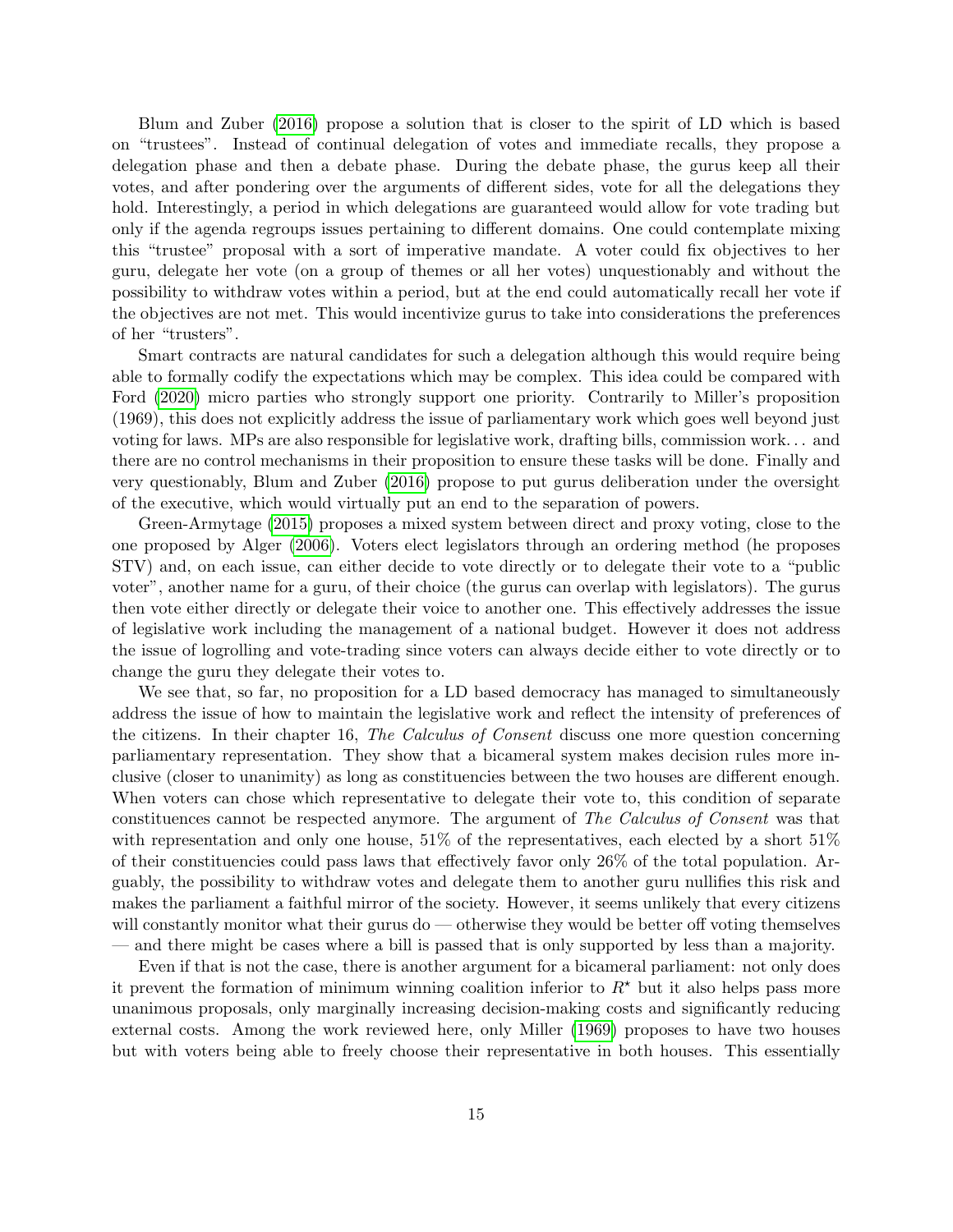makes them redundant and duplicates their costs without bringing significant improvements over a unicameral parliament. One could consider the possibility of combining a traditional Senate with a LD democracy. This would not address the issue of logrolling mentioned numerous times in the LD House but, as mentioned by Green-Armytage [\(2015\)](#page-22-2) about the legislators, it is likely that the Senate would still rely on political parties. This would reintroduce a form of bundling, although it is unclear how that would interact with the other House.

This section has revealed limitations in LD as a new form of democracy. In contexts where a large community is consulted on many different topics, there are no propositions<sup>[8](#page-15-0)</sup> of a constitution that guarantees a proper framework for legislative work and that allows to reflect the citizens' intensity of preferences through logrolling. Some proposals present adjustments to facilitate logrolling or to resemble representative democracy, but this is always made at the expense of important features of Liquid Democracy. This paper contributes to the literature in the hope that these issues will be taken into consideration in the new solutions that will undoubtedly be proposed in the future.

#### 3.3 Liquid Democracy for Local Democracy

The previous sections identified issues that may occur when scaling up LD and using it as a new form of democracy. Most of them, either finding an efficient delegation pattern of trading votes or keeping voting costs low, only get worse with the size of the group. For small groups voting on a small number of consistent issues, it is possible that the drawbacks mentioned above would be outshone by the improvements enabled by LD. Unsurprisingly, all the examples reviewed by Paulin [\(2020\)](#page-23-5) concern small scale communities. This section moves away from the conceptual standpoint adopted thus far and discusses the practical costs and benefits of local LD.

Let us look at the municipal scale which, in many cases, constitutes the smallest scale for elections. Depending on the country, cities have different prerogatives but they cover only a rather limited and local scope of higher interests for the voters. This is exemplified by a higher turnout in local elections and in smaller cities (Dahl and Tufte, [1973;](#page-20-9) Frandsen, [2002\)](#page-22-10). The relatively small number of subjects to decide upon, the denser network of constituents and the small size of the group can make the limitations less stringent.

Rather, LD in this setting could allow for more participatory democracy. Voters could be asked to vote more regularly replacing the municipal council on some or all issues. Having a system with both a municipal council and LD could bring some of the security assurances provided by the bicameral system. Direct democracy at a local scale has existed in Switzerland for a long time and the previous section has shown that LD can work in settings where direct democracy is possible. Thanks to delegation, the general turnout for direct sollicitations is likely to be higher while making it possible for people to engage in local vote-trading.

Even more so, in smaller communities, people are more likely to know well and be aligned with their gurus on several issues, thus reducing the risks of not being aligned with their vote-holder. That would make it easier for gurus to engage in formal or informal logrolling as they could provide more guarantees about the votes they hold.

Unfortunately, there are no examples of local governments relying on Liquid Democracy (yet) but this indicates that LD is more promising as an extension and improvement of local direct democracy than an alternative for large scale representative democracy. There are increasingly more examples of groups delegating governance over blockchains exploring their potential and

<span id="page-15-0"></span><sup>8</sup> as of the end of 2021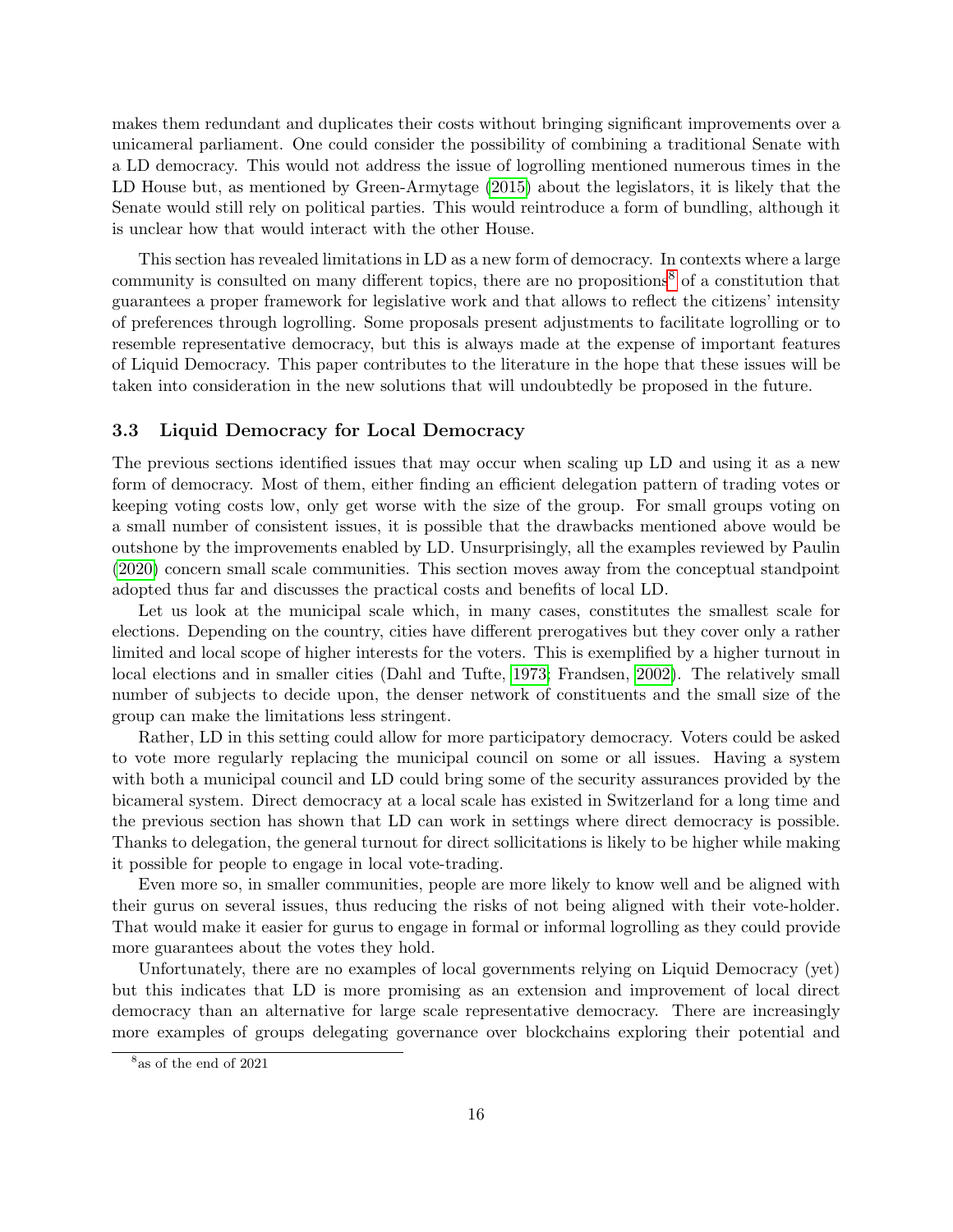limitations in practice. A blockchain-enabled smart city whose governance would rely partly on LD would be a good way to test the conclusions of this paper.

### 3.4 Governance of Voting Platform and Implementation Challenges

Beyond the electoral dynamics, recourse to digital tools for voting purposes challenges the control of the process. While it is not the scope of this paper to extensively discuss implementation and technical issues, it would be a large blind spot not to acknowledge and identify them.

Some of these difficulties concern e-voting in general while some are more specific to blockchain systems. Among the former, we should note digital identification, non-coercion, trustworthiness, reliability and management of the platform. They have been underlined frequently, in particular by Lessig, [2006,](#page-23-0) pp. 141-143 who calls for transparency in the voting process, a transparency that, he claims, can only be achieved through open source code so that citizens can verify the election process. But this leaves open the question of the structure of the voting platform; it could be centralized and managed by a state or it could be completely distributed and managed by the community. An election can only be as trustworthy as the tool used to vote. Centralized solutions make sense when there is high confidence in the State. Today, all the states who have implemented a digital identification system have done so in a centralized way with IDs being recorded in central databases (Sullivan and Burger, [2019,](#page-24-7) p.240). This allows for privacy and control of the rights inasmuch as the States is considered a trustworthy of this data.

However, if the goal of LD is to refocus the democratic process on bottom-up participation and horizontal organization, it is only natural to question this centralized approach and discuss alternatives. Blockchains could provide a distributed solution to some of the aforementionned issues (transparency, monitoring, reliability, horizontal governance) but would raise a new one: governance of the tool itself.<sup>[9](#page-16-0)</sup> A blockchain is either a club good or a public good following Samuelson  $(1954)$ 's typology<sup>[10](#page-16-1)</sup> managed by its users. However, how the power is distibuted among them may significantly vary.

Howell and Potgieter [\(2019a,](#page-22-4)[b\)](#page-23-9) have shown that although blockchains can sometimes be managed as commons, most of the time there is concentration of power in the hands of a small set of users (the founders, the largest miners, a foundation t name a few). In public Proof-of-Work[11](#page-16-2) blockchains such as Bitcoin or Ethereum, block validators grouped in a "mining pools" representing more than 50% of the computing power could theoretically boycott some information and record on the blockchain fraudulent information. Concentration of power poses challenges when blockchains are being used for financial purposes (influent agents of Bitcoin have tremendous economic and strategic power), but the consequences could be even more dangerous in the case of political matters.

Among the possible solutions let us mention using semi-public or permissioned blockchains where only pre-approved agents are authorized to validate the data for instance. This way, one could achieve a level of transparency, involving anonymous and potentially malevolent actors. There is also increasing research to promote alternative and less environmentally nefast consensus mechanisms (such as Proof-of-Authority) but it is unlikely that they will be more tamper-resistant. Another solution might be to rely on side-chains of other large blockchains. For instance, gover-

<span id="page-16-0"></span><sup>9</sup>Such an issue would arise for any kind of distributed platforms but, consistenly with the rest of the paper, only blockchains are discussed.

<span id="page-16-1"></span> $10$ In both cases it is non-rivalrous but exclusion may be easy (private blockchains) or impossible (public blockchains)

<span id="page-16-2"></span><sup>&</sup>lt;sup>11</sup>the first consensus mechanism which relies on trying to solve difficult algorithmic puzzles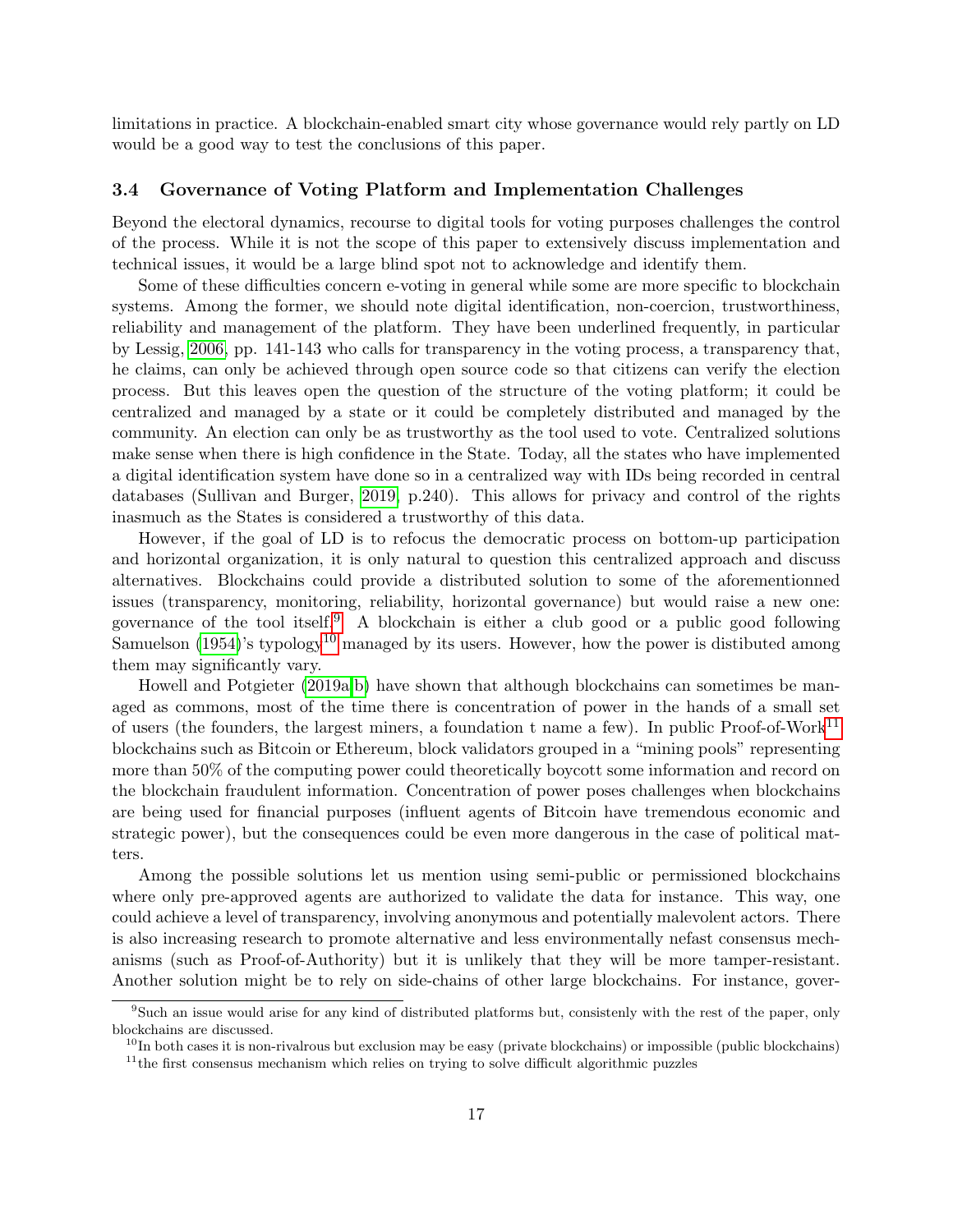nance of these side-chains could be permissioned to allow for control while the state of the side-chain would be committed to the public blockchain to benefit from its security.

There are countless possibilities, depending on the requirements of the situation. A Statebacked election will more likely choose a rather centralized permissioned blockchain, while some groups might needs more decentralization. But the discussion need to go further as, when using an external blockchain, the group implicitly relies on the governance of the blockchain itself thus giving power to agents that might not even have a right to vote in this election. Somehow, this challenges the assumption that blockchains eliminate the need for third parties as the blockchain (both the infrastructure and the governance process) becomes an intermediary in the voting process.

In any case, this will result in a trade-off between security, decentralization and trust. To carefully consider the outcome of this trade-off, we should note that the way people perceive their state is highly dependent on the technology that the public service relies on (Bodó and Janssen, [2021\)](#page-20-10). Once again, the question of scale is highly relevant. A form of distributed ledger without strong technical security (such as a private blockchain) might make sense in small communities with reputation mechanisms and low risks of freeriders while the situation is wholly different for large groups. This is another illustration of Olson [\(1965\)](#page-23-14)'s results on the difficulty of avoiding freeriders depending on the size of the group. Conversely, governing collectively the voting platform could increase the level of community involvement and strengthen participation through a sense of increased agency. Technical implementation decisions are thus strongly conditioned by the homogeneity and the size of the community.

As a continuation of this research, classification of blockchain-based governance or e-voting solutions discussing potential implementations depending on the requirements of the community would be extremely useful.

# <span id="page-17-0"></span>4 Conclusion

New technologies make it possible to imagine new forms of governance, governments and decisionmaking processes. Currently, Blockchains and DLTs are the technologies receiving the most attention and dedicated research, resulting in many propositions for blockchain-based e-voting or constitutional reforms. None of the processes analyzed in the paper are absolutely dependent on blockchains or DLTs and it is possible that LD could be implemented on other technological platforms or that new forms of government derived from blockchains will emerge in the future. However academic and activist literature currently focuses on the topical issues of LD and BEV. While these proposals extensively discuss feasibility and technical implementation, analytical studies of the political consequences are quite rare. This paper contributes with an instituional economics analysis from a Public Choice's perspective.

I first focus on LD as a voting mechanism and find that it is likely to reduce decision-making costs as less people need to agree thus creating room for a more inclusive decision rule. However it is uncertain whether the optimal ratio will actually increase. Moreover, LD naturally offers vote trading opportunities which favors a better representation of the intensity of preferences of the citizens. The paper then extends the analysis to a LD constitution where not only are vote conducted via LD but citizens also engage in legislative decision-making. I argue that LD as a political system does not offer, for now, solutions for vote-trading because delegation by themes and possibility to withdraw delegation at any time make it particularly difficult to engage in logrolling. Additionally, current propositions do not offer satisfying answers to the issue of conducting the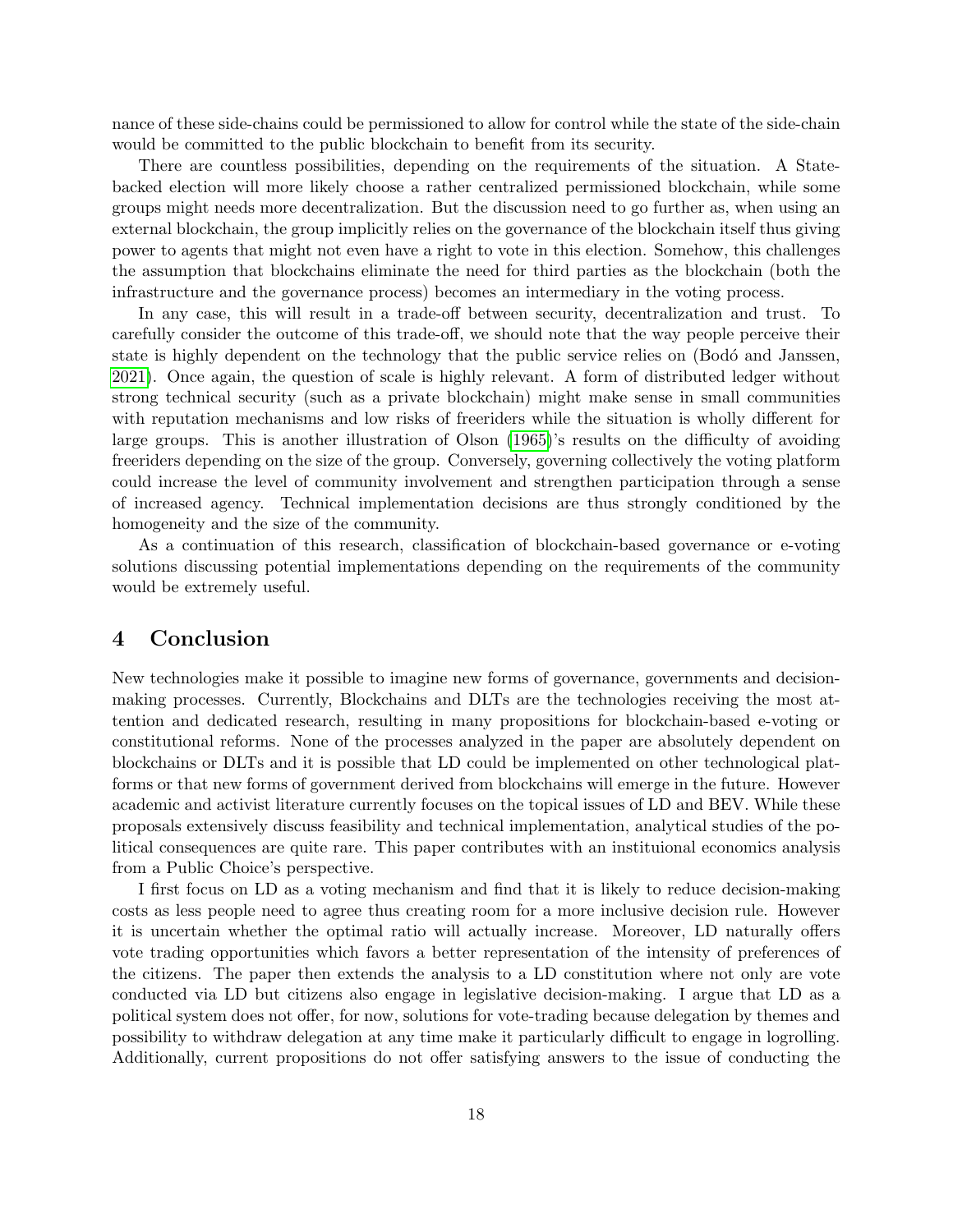legislative, commision and budgeting work that is done by parliaments in present day democracies.

Most of the limitations identified in the paper would not be prohibitive in small homogeneous communities required to govern, say, a public good such as a city. Blockchain-based governance for a community is best exemplified by Democracy Earth, whose goal is to propose a governance model to move "beyond the territorial boundaries of Nation-States" (*[Democracy Earth](#page-21-14)* [2021,](#page-21-14) p.3) confirming that LD might not be suited for replacing current constitutions per se but could be efficient in other settings. Note that the example of the vote on national matters (the Peace Plebiscite in Colombia in 2016) mentioned in Cossar and Berman [\(2020\)](#page-20-11), concerns a single vote isolated in time and does not capture the issues of vote-trading and intensity of preferences. As such, it cannot constitute a proof of concept for large scale Liquid Democracy. Blockchain-based governance for public good is also consistent with literature on blockchains and the governance of the commons (Poux, de Filippi, and Ramos, [2020;](#page-24-9) Rozas et al., [2018\)](#page-24-10) which proves that it is appropriate for small to medium communities.

The contribution of this paper to the literature is twofold: firstly, it provides a theoretical institutional economic analysis of Liquid Democracy in terms of capacity to reflect the intensity of preferences. Although this issue has been mentioned in the state of the art literature, it had never been formally analyzed. Secondly, it builds on the existing distinction between LD as a voting tool and as a new form of democracy to disentangle classical arguments and highlights that some of the benefits of a voting mechanism could actually be counterproductive in a large scale constitutional setting.

It would be interesting to develop this analysis further to other possible forms of democracy. In particular, this research only scrapped the idea of reconciling Liquid Democracy and parliaments and much work on that issue is required. How could moving away from the "one person-one vote" paradigm make it possible to better account for intensity of preferences, for instance via quadratic voting? Further research on the topic should include an extended discussion of blockchain-based voting tools, focusing specifically on the affordances of blockchains and their particularities. The possibilities are countless and blockchains offer a fascinating sandbox to design new governance models. Some are already relevant for the relatively small communities governing a public or common good but national governments raise other issues not yet adequately addressed by the proposals discussed in this paper.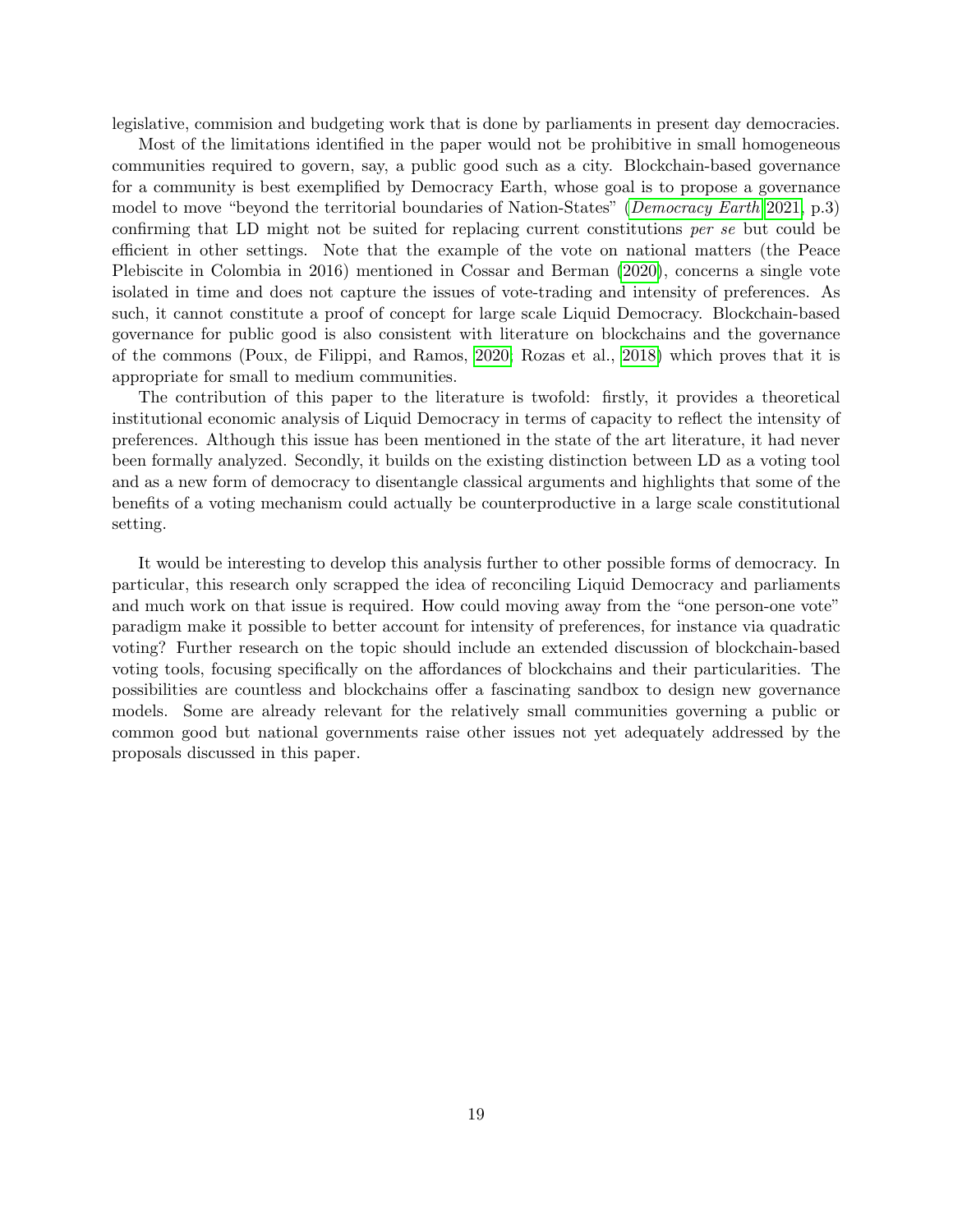# References

- <span id="page-19-5"></span>Alger, Dan (Jan. 1, 2006). "Voting by Proxy". In: Public Choice 126.1, pp. 1–26. issn: 1573-7101. DOI: [10.1007/s11127-006-3059-1](https://doi.org/10.1007/s11127-006-3059-1).
- <span id="page-19-3"></span>url: <https://doi.org/10.1007/s11127-006-3059-1> (visited on 01/13/2021). Allen, Darcy W. E. et al. (May 24, 2017). The Economics of Crypto-Democracy. SSRN Scholarly Paper ID 2973050. Rochester, NY: Social Science Research Network.

doi: [10.2139/ssrn.2973050](https://doi.org/10.2139/ssrn.2973050).

url: <https://papers.ssrn.com/abstract=2973050> (visited on 05/27/2020).

<span id="page-19-4"></span>— (July 11, 2018). "Cryptodemocracy and Its Institutional Possibilities". In: The Review of Austrian Economics. issn: 1573-7128. doi: [10.1007/s11138-018-0423-6](https://doi.org/10.1007/s11138-018-0423-6). url: <https://doi.org/10.1007/s11138-018-0423-6> (visited on 05/19/2020).

<span id="page-19-1"></span>Arrow, Kenneth J. (1951). Social Choice and Individual Values: Third Edition. Yale University Press. 297 pp. ISBN: 978-0-300-18698-7. Google Books: [y\\_rkX6QWOYMC](http://books.google.com/books?id=y_rkX6QWOYMC). Atzori, Marcella (2017).

<span id="page-19-7"></span>"Blockchain Technology and Decentralized Governance: Is The State Still Necessary?" In: Journal of Governance and Regulation 6.1. issn: 22209352, 23066784. DOI: [10.22495/jgr\\_v6\\_i1\\_p5](https://doi.org/10.22495/jgr_v6_i1_p5).

url: <http://virtusinterpress.org/BLOCKCHAIN-TECHNOLOGY-AND.html> (visited on  $02/25/2019$ .

<span id="page-19-2"></span>Batubara, F. Rizal, Jolien Ubacht, and Marijn Janssen (May 30, 2018). "Challenges of Blockchain Technology Adoption for E-Government: A Systematic Literature Review". In: Proceedings of the 19th Annual International Conference on Digital Government Research: Governance in the Data Age. Dg.o '18.

New York, NY, USA: Association for Computing Machinery, pp. 1–9. isbn: 978-1-4503-6526-0. doi: [10.1145/3209281.3209317](https://doi.org/10.1145/3209281.3209317).

url: <https://doi.org/10.1145/3209281.3209317> (visited on 12/16/2020).

<span id="page-19-9"></span>Berg, Alastair, Chris Berg, and Mikayla Novak (2018). "Crypto Public Choice". In: SSRN Electronic Journal. issn: 1556-5068. doi: [10.2139/ssrn.3236025](https://doi.org/10.2139/ssrn.3236025). URL: <https://www.ssrn.com/abstract=3236025> (visited on  $05/25/2020$ ).

<span id="page-19-6"></span>Berg, Chris (July 13, 2017). Delegation and Unbundling in a Crypto-Democracy. SSRN Scholarly Paper ID 3001585. Rochester, NY: Social Science Research Network. doi: [10.2139/ssrn.3001585](https://doi.org/10.2139/ssrn.3001585).

URL: <https://papers.ssrn.com/abstract=3001585> (visited on  $10/23/2020$ ).

<span id="page-19-8"></span>Berg, Chris, Sinclair Davidson, and Jason Potts (2019). "Blockchains as Constitutional Orders". In: James M. Buchanan: A Theorist of Political Economy and Social Philosophy. Ed. by Richard E. Wagner. 1st edition 2019. Remaking Economics: Eminent Post-War Economists. Palgrave Macmillan. isbn: 978-3-030-03080-3 978-3-030-03079-7.

<span id="page-19-0"></span>Black, Duncan (1958). The Theory of Committees and Elections. Dordrecht: Springer Netherlands. isbn: 978-94-010-8375-1 978-94-009-4225-7. DOI: [10.1007/978-94-009-4225-7](https://doi.org/10.1007/978-94-009-4225-7).

<span id="page-19-10"></span>url: <http://link.springer.com/10.1007/978-94-009-4225-7> (visited on 12/15/2020). Bloembergen, Daan, Davide Grossi, and Martin Lackner (Nov. 20, 2018).

On Rational Delegations in Liquid Democracy. arXiv: [1802.08020 \[cs\]](https://arxiv.org/abs/1802.08020).

url: <http://arxiv.org/abs/1802.08020> (visited on 11/05/2020).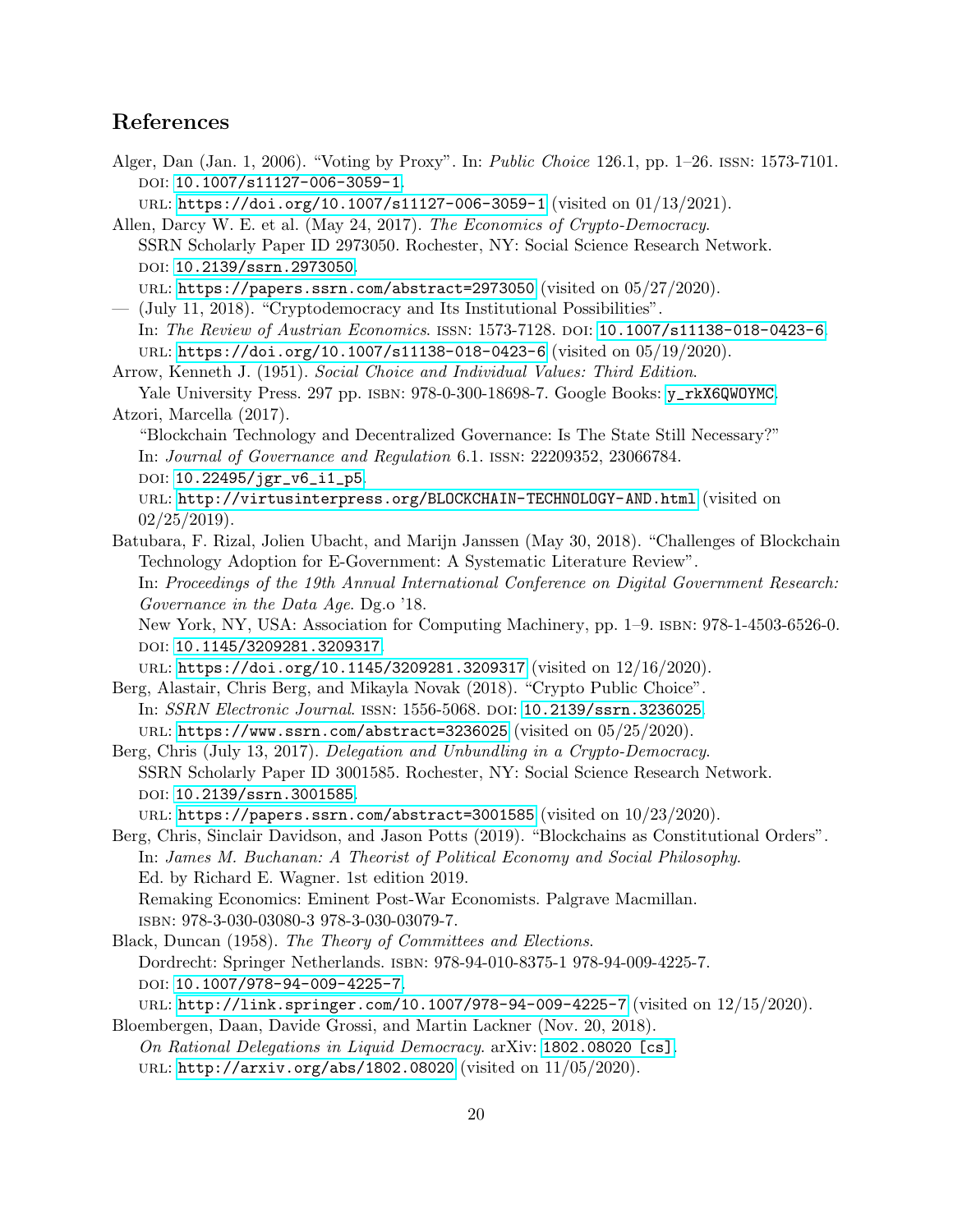<span id="page-20-10"></span><span id="page-20-6"></span><span id="page-20-5"></span><span id="page-20-4"></span><span id="page-20-2"></span>Blum, Christian and Christina Isabel Zuber (2016). "Liquid Democracy: Potentials, Problems, and Perspectives". In: Journal of Political Philosophy 24.2, pp. 162–182. issn: 1467-9760. DOI: [10.1111/jopp.12065](https://doi.org/10.1111/jopp.12065). url: <https://onlinelibrary.wiley.com/doi/abs/10.1111/jopp.12065> (visited on  $02/10/2021$ . Bodó, Balázs and Heleen Janssen (June 16, 2021). Here Be Dragons - Maintaining Trust in the Public Sector in Face of Emerging Tech. SSRN Scholarly Paper ID 3868208. Rochester, NY: Social Science Research Network. URL: <https://papers.ssrn.com/abstract=3868208> (visited on 06/18/2021). Buchanan, James M. and Gordon Tullock (1962). The Calculus of Consent: Logical Foundations of Constitutional Democracy. The Selected Works of Gordon Tullock v. 2. Indianapolis: Liberty Fund. 337 pp. isbn: 978-0-86597-521-7 978-0-86597-532-3. Caplan, Bryan (May 1, 2003). "The Logic of Collective Belief". In: Rationality and Society 15.2, pp. 218–242. issn: 1043-4631. doi: [10.1177/1043463103015002003](https://doi.org/10.1177/1043463103015002003). url: <https://doi.org/10.1177/1043463103015002003> (visited on 11/23/2021). Caragiannis, Ioannis and Evi Micha (Aug. 2019). "A Contribution to the Critique of Liquid Democracy". In: Proceedings of the Twenty-Eighth International Joint Conference on Artificial Intelligence. Twenty-Eighth International Joint Conference on Artificial Intelligence {IJCAI-19}. Macao, China: International Joint Conferences on Artificial Intelligence Organization, pp. 116–122. isbn: 978-0-9992411-4-1. doi: [10.24963/ijcai.2019/17](https://doi.org/10.24963/ijcai.2019/17). url: <https://www.ijcai.org/proceedings/2019/17> (visited on 02/09/2021). Carroll, Lewis (1884). The Principles of Parliamentary Representation. Harrison and Sons. Carrubba, Clifford J. and Craig Volden (2000). "Coalitional Politics and Logrolling in Legislative Institutions". In: American Journal of Political Science 44.2, pp. 261–277. issn: 0092-5853. doi: [10.2307/2669309](https://doi.org/10.2307/2669309). JSTOR: [2669309](http://www.jstor.org/stable/2669309). Casella, Alessandra, Aniol Llorente-Saguer, and Thomas R. Palfrey (Aug. 1, 2012). "Competitive Equilibrium in Markets for Votes". In: Journal of Political Economy 120.4, pp. 593-658. ISSN: 0022-3808. DOI: [10.1086/667988](https://doi.org/10.1086/667988). url: <https://www.journals.uchicago.edu/doi/abs/10.1086/667988> (visited on 11/23/2021). Coase, R. H. (Oct. 1, 1960). "The Problem of Social Cost". In: The Journal of Law and Economics 3, pp. 1–44. ISSN: 0022-2186. DOI: [10.1086/466560](https://doi.org/10.1086/466560). url: <https://www.journals.uchicago.edu/doi/10.1086/466560> (visited on 03/20/2020). Condorcet, Nicolas de (1785). Essai sur l'application de l'analyse à la probabilité des décisions rendues à la pluralité des voix. Cambridge University Press. 505 pp. isbn: 978-1-108-07799-6. Google Books: [r5dxBAAAQBAJ](http://books.google.com/books?id=r5dxBAAAQBAJ). Cossar, Sofía and Paula Berman (2020). Democracy Earth Foundation Digital Decision-Making Pilots Report. Democracy Earth, p. 23. Dahl, Robert Alan and Edward R. Tufte (1973). Size and Democracy. Vol. 2.

<span id="page-20-11"></span><span id="page-20-9"></span><span id="page-20-8"></span><span id="page-20-7"></span><span id="page-20-3"></span><span id="page-20-1"></span><span id="page-20-0"></span>Stanford University Press. ISBN: 0-8047-0834-7.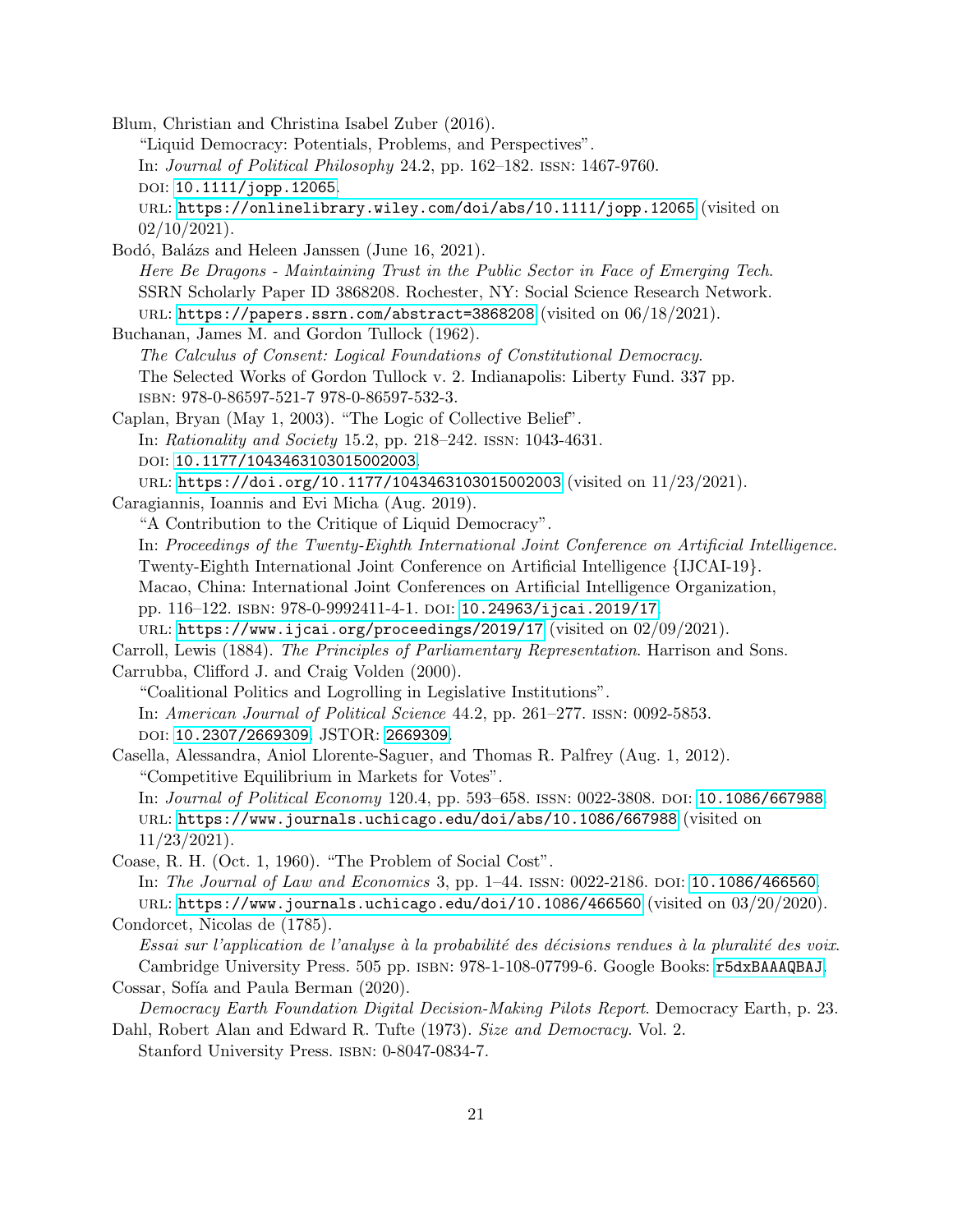- <span id="page-21-12"></span>Davidson, Sinclair, Primavera De Filippi, and Jason Potts (2016). "Economics of Blockchain". In: SSRN Electronic Journal. issn: 1556-5068. doi: [10.2139/ssrn.2744751](https://doi.org/10.2139/ssrn.2744751). url: <http://www.ssrn.com/abstract=2744751> (visited on 06/22/2020).
- <span id="page-21-7"></span>— (Aug. 2018). "Blockchains and the Economic Institutions of Capitalism". In: Journal of Institutional Economics 14.4, pp. 639–658. issn: 1744-1374, 1744-1382. doi: [10.1017/S1744137417000200](https://doi.org/10.1017/S1744137417000200). url: [https://www.cambridge.org/core/product/](https://www.cambridge.org/core/product/identifier/S1744137417000200/type/journal_article) [identifier/S1744137417000200/type/journal\\_article](https://www.cambridge.org/core/product/identifier/S1744137417000200/type/journal_article) (visited on  $12/11/2018$ ).

<span id="page-21-5"></span>De Filippi, Primavera and Greg McMullen (June 2018). "Governance of Blockchain Systems: Governance of and by Distributed Infrastructure". In: COALA, p. 40.

<span id="page-21-6"></span>De Filippi, Primavera and Aaron Wright (2018). Blockchain and the Law: The Rule of Code. Cambridge, Massachusetts: Harvard University Press. 300 pp. isbn: 978-0-674-97642-9.

<span id="page-21-14"></span>Democracy Earth (2021). Medium.

URL: <https://medium.com/@DemocracyEarth> (visited on 02/16/2021).

<span id="page-21-8"></span>Dhillon, Amrita et al. (2019).

Introduction to Voting and the Blockchain: Some Open Questions for Economists. 416. Competitive Advantage in the Global Economy (CAGE).

<span id="page-21-13"></span>URL: <https://ideas.repec.org/p/cge/wacage/416.html> (visited on  $11/18/2021$ ). Endersby, James W. and Michael J. Towle (Mar. 1, 2014).

"Making Wasted Votes Count: Turnout, Transfers, and Preferential Voting in Practice". In: Electoral Studies 33, pp. 144–152. issn: 0261-3794.

doi: [10.1016/j.electstud.2013.07.001](https://doi.org/10.1016/j.electstud.2013.07.001).

url: <https://www.sciencedirect.com/science/article/pii/S0261379413000930> (visited on 11/23/2021).

<span id="page-21-9"></span>Escoffier, Bruno, Hugo Gilbert, and Adèle Pass-Lanneau (2018). The Convergence of Iterative Delegations in Liquid Democracy. arXiv: [1809.04362](https://arxiv.org/abs/1809.04362).

<span id="page-21-10"></span> $-$  (Dec. 19, 2019). The Convergence of Iterative Delegations in Liquid Democracy in a Social Network. arXiv: [1904.05775 \[cs\]](https://arxiv.org/abs/1904.05775). URL: <http://arxiv.org/abs/1904.05775> (visited on 02/09/2021).

<span id="page-21-11"></span>— (Apr. 3, 2020). "Iterative Delegations in Liquid Democracy with Restricted Preferences". In: Proceedings of the AAAI Conference on Artificial Intelligence 34.02, pp. 1926–1933. issn: 2374-3468, 2159-5399. doi: [10.1609/aaai.v34i02.5562](https://doi.org/10.1609/aaai.v34i02.5562).

url: <https://aaai.org/ojs/index.php/AAAI/article/view/5562> (visited on 02/09/2021).

<span id="page-21-4"></span>Fan, Xuepeng et al. (May 29, 2020). Implement Liquid Democracy on Ethereum: A Fast Algorithm for Realtime Self-tally Voting System. arXiv: [1911.08774 \[cs\]](https://arxiv.org/abs/1911.08774).

URL: <http://arxiv.org/abs/1911.08774> (visited on  $11/05/2020$ ).

<span id="page-21-0"></span>Flood, Merrill M. (1952). Some Experimental Games. URL:

<span id="page-21-1"></span>[https://www.rand.org/pubs/research\\_memoranda/RM789-1.html](https://www.rand.org/pubs/research_memoranda/RM789-1.html) (visited on 06/19/2020). Ford, Bryan (Nov. 16, 2014). Delegative Democracy Revisited.

- url: <https://bford.info/2014/11/16/deleg.html>.
- <span id="page-21-3"></span>— (Mar. 26, 2020). A Liquid Perspective on Democratic Choice. arXiv: [2003.12393 \[cs\]](https://arxiv.org/abs/2003.12393). url: <http://arxiv.org/abs/2003.12393> (visited on 11/16/2021).
- <span id="page-21-2"></span>Ford, Bryan Alexander (May 15, 2002). "Delegative Democracy". URL: <http://infoscience.epfl.ch/record/265695> (visited on 01/13/2021).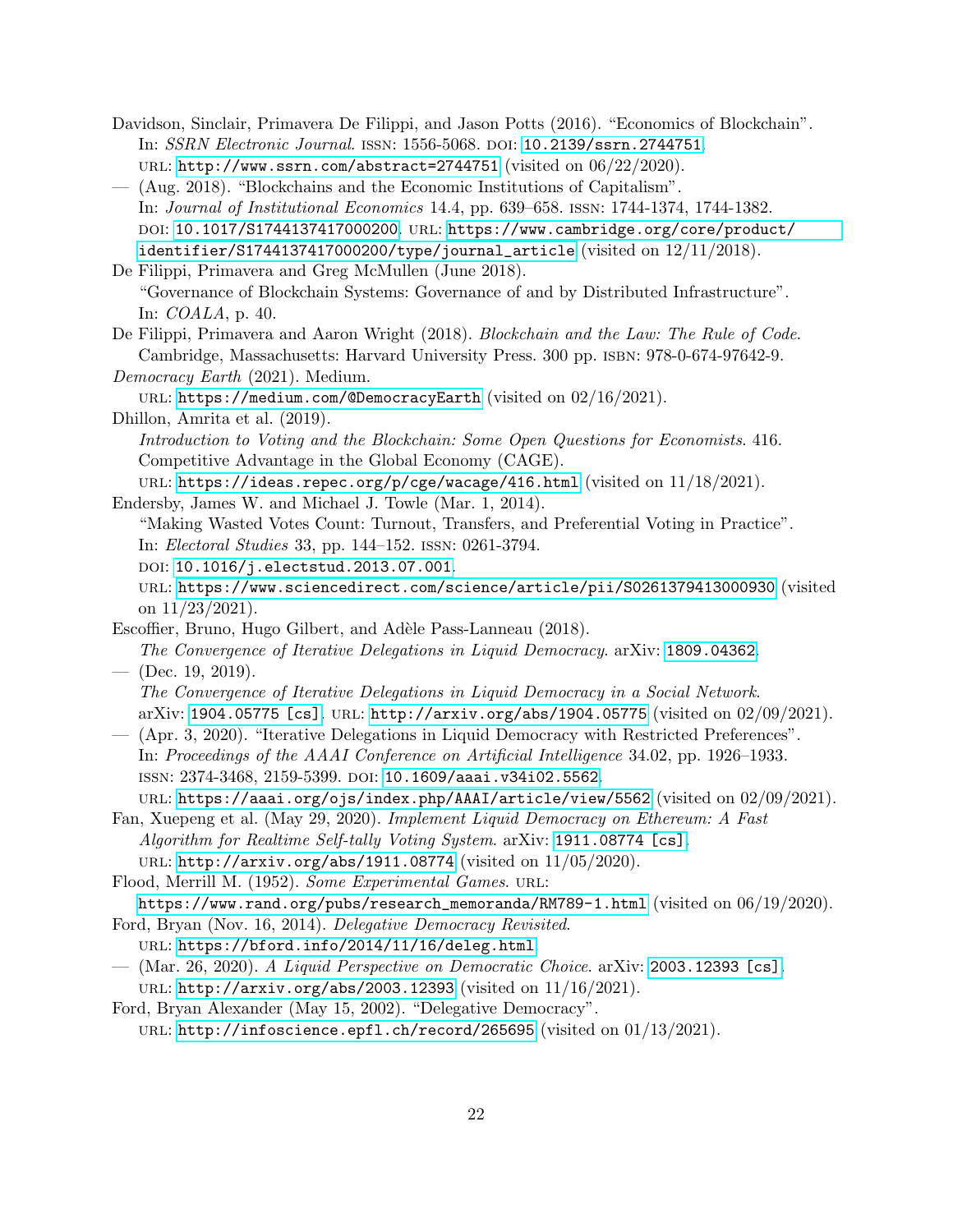<span id="page-22-10"></span>Frandsen, Annie Gaardsted (Dec. 1, 2002). "Size and Electoral Participation in Local Elections". In: Environment and Planning C: Government and Policy 20.6, pp. 853–869. issn: 0263-774X. doi: [10.1068/c0228](https://doi.org/10.1068/c0228). url: <https://doi.org/10.1068/c0228> (visited on 02/16/2021).

<span id="page-22-8"></span>Frey, BrunoS. and Reiner Eichenberger (Jan. 1991). "Anomalies in Political Economy". In: *Public Choice* 68.1-3. ISSN: 0048-5829, 1573-7101. DOI: [10.1007/BF00173820](https://doi.org/10.1007/BF00173820). url: <http://link.springer.com/10.1007/BF00173820> (visited on 11/23/2021).

<span id="page-22-9"></span>Garmann, Sebastian (Mar. 1, 2017). "Election Frequency, Choice Fatigue, and Voter Turnout". In: European Journal of Political Economy 47, pp. 19–35. issn: 0176-2680. doi: [10.1016/j.ejpoleco.2016.12.003](https://doi.org/10.1016/j.ejpoleco.2016.12.003). url: <http://www.sciencedirect.com/science/article/pii/S0176268016303263> (visited on 01/27/2021).

<span id="page-22-1"></span>Gibson, J. Paul et al. (Aug. 1, 2016). "A Review of E-voting: The Past, Present and Future". In: Annals of Telecommunications 71.7, pp. 279–286. issn: 1958-9395. DOI: [10.1007/s12243-016-0525-8](https://doi.org/10.1007/s12243-016-0525-8).

url: <https://doi.org/10.1007/s12243-016-0525-8> (visited on 12/16/2020).

- <span id="page-22-3"></span><span id="page-22-2"></span>Green-Armytage, James (2005). Direct Democracy by Delegable Proxy. — (June 1, 2015). "Direct Voting and Proxy Voting".
- In: Constitutional Political Economy 26.2, pp. 190–220. issn: 1572-9966. DOI: [10.1007/s10602-014-9176-9](https://doi.org/10.1007/s10602-014-9176-9).

url: <https://doi.org/10.1007/s10602-014-9176-9> (visited on 01/13/2021).

<span id="page-22-0"></span>Hajnal, Zoltan, Nazita Lajevardi, and Lindsay Nielson (Jan. 5, 2017). "Voter Identification Laws and the Suppression of Minority Votes". In: The Journal of Politics 79.2, pp. 363–379. ISSN: 0022-3816. DOI: [10.1086/688343](https://doi.org/10.1086/688343). URL: <https://www.journals.uchicago.edu/doi/abs/10.1086/688343> (visited on 12/15/2020).

<span id="page-22-5"></span>Hanifatunnisa, R. and B. Rahardjo (Oct. 2017). "Blockchain Based E-Voting Recording System Design". In: 2017 11th International Conference on Telecommunication Systems Services and Applications (TSSA). 2017 11th International Conference on Telecommunication Systems Services and Applications (TSSA), pp. 1–6. doi: [10.1109/TSSA.2017.8272896](https://doi.org/10.1109/TSSA.2017.8272896).

<span id="page-22-6"></span>Hardwick, F. Sheer et al. (July 2018).

"E-Voting With Blockchain: An E-Voting Protocol with Decentralisation and Voter Privacy". In: 2018 IEEE International Conference on Internet of Things (iThings) and IEEE Green Computing and Communications (GreenCom) and IEEE Cyber, Physical and Social Computing (CPSCom) and IEEE Smart Data (SmartData).

2018 IEEE International Conference on Internet of Things (iThings) and IEEE Green Computing and Communications (GreenCom) and IEEE Cyber, Physical and Social Computing (CPSCom) and IEEE Smart Data (SmartData), pp. 1561–1567. DOI: [10.1109/Cybermatics\\_2018.2018.00262](https://doi.org/10.1109/Cybermatics_2018.2018.00262).

<span id="page-22-7"></span>Hjálmarsson, F. et al. (July 2018). "Blockchain-Based E-Voting System". In: 2018 IEEE 11th International Conference on Cloud Computing (CLOUD). 2018 IEEE 11th International Conference on Cloud Computing (CLOUD), pp. 983–986. doi: [10.1109/CLOUD.2018.00151](https://doi.org/10.1109/CLOUD.2018.00151).

<span id="page-22-4"></span>Howell, Bronwyn E and Petrus H. Potgieter (2019a). "Governance of Blockchain and Distributed Ledger Technology Projects: A Common-Pool Resource View". In: p. 25.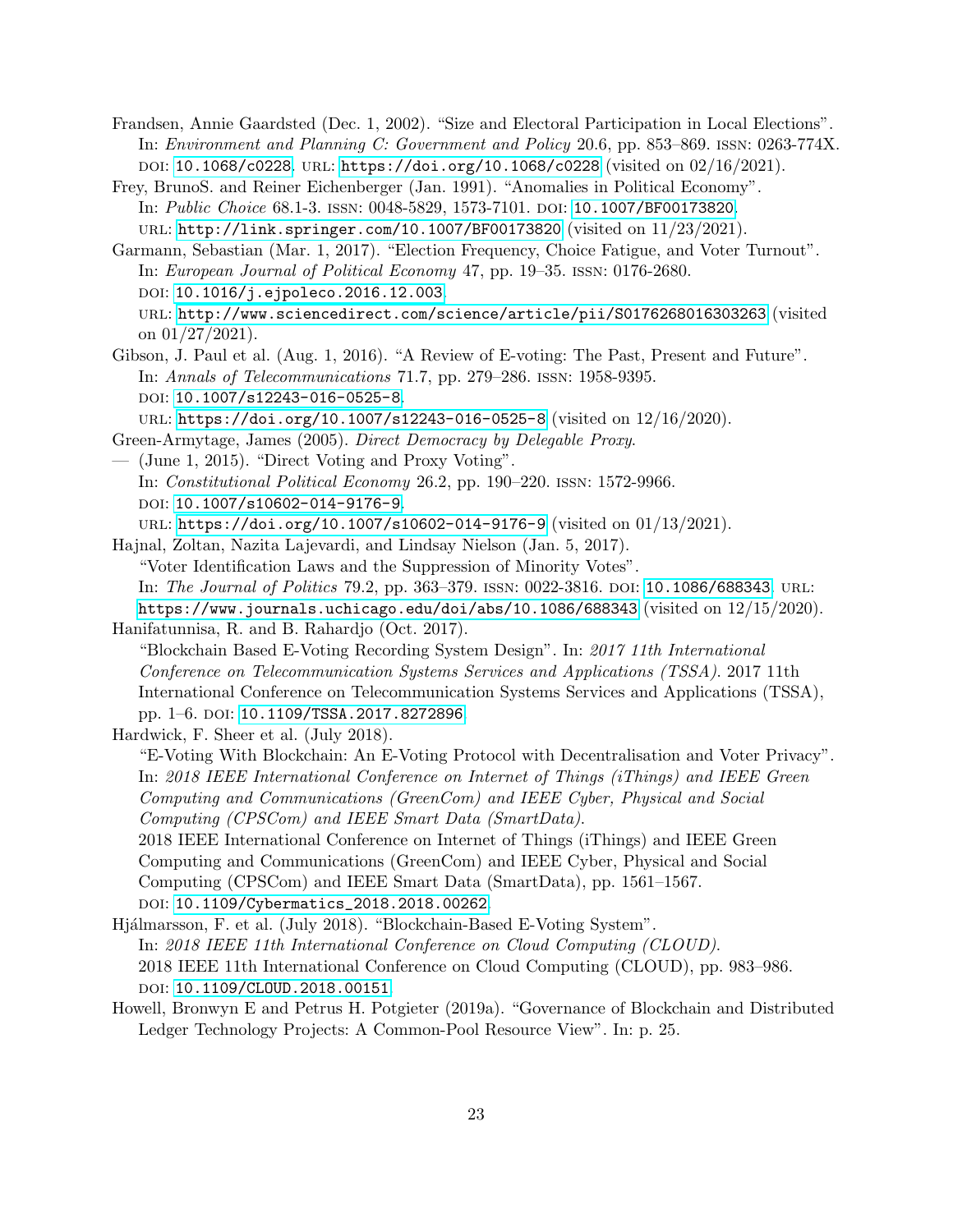<span id="page-23-9"></span>Howell, Bronwyn E and Petrus H. Potgieter (2019b).

"Governance of Smart Contracts in Blockchain Institutions". In: SSRN Electronic Journal. issn: 1556-5068. doi: [10.2139/ssrn.3423190](https://doi.org/10.2139/ssrn.3423190).

URL: <https://www.ssrn.com/abstract=3423190> (visited on  $06/11/2020$ ).

<span id="page-23-13"></span>Kahng, Anson, S. Mackenzie, and A. Procaccia (2018).

"Liquid Democracy: An Algorithmic Perspective". In: AAAI.

<span id="page-23-7"></span>Kashyap, Samika and A Jeyasekar (Sept. 2020).

"A Competent and Accurate BlockChain Based E-Voting System on Liquid Democracy". In: 2020 2nd Conference on Blockchain Research & Applications for Innovative Networks and Services (BRAINS). 2020 2nd Conference on Blockchain Research & Applications for Innovative Networks and Services (BRAINS). Paris, France: IEEE, pp. 202–203. isbn: 978-1-72817-091-6. doi: [10.1109/BRAINS49436.2020.9223308](https://doi.org/10.1109/BRAINS49436.2020.9223308).

URL: <https://ieeexplore.ieee.org/document/9223308/> (visited on  $11/05/2020$ ).

<span id="page-23-12"></span>Kshetri, N. and J. Voas (July 2018). "Blockchain-Enabled E-Voting".

In: IEEE Software 35.4, pp. 95–99. ISSN: 1937-4194. DOI: [10.1109/MS.2018.2801546](https://doi.org/10.1109/MS.2018.2801546).

<span id="page-23-0"></span>Lessig, Lawrence (2006). Code. Version 2.0. New York: Basic Books. 410 pp. isbn: 978-0-465-03914-2.

<span id="page-23-1"></span>Lobo, Hazel J P (2004). "The Risk of E-Voting". In: p. 11.

<span id="page-23-6"></span>Miller, James C. (Sept. 1, 1969).

"A Program for Direct and Proxy Voting in the Legislative Process".

In: Public Choice 7.1, pp. 107-113. ISSN: 1573-7101. DOI: [10.1007/BF01718736](https://doi.org/10.1007/BF01718736).

url: <https://doi.org/10.1007/BF01718736> (visited on 01/13/2021).

<span id="page-23-4"></span>Munger, Michael C. (Oct. 1, 2019).

"Tullock and the Welfare Costs of Corruption: There Is a "Political Coase Theorem"". In: Public Choice 181.1, pp. 83–100. issn: 1573-7101. doi: [10.1007/s11127-018-0610-9](https://doi.org/10.1007/s11127-018-0610-9). url: <https://doi.org/10.1007/s11127-018-0610-9> (visited on 06/21/2021).

<span id="page-23-8"></span>Nakamoto, Satoshi (2008). "Bitcoin: A Peer-to-Peer Electronic Cash System". In:

<span id="page-23-2"></span>Neumann, John von and Oskar Morgenstern (1947).

Theory of Games and Economic Behavior (Commemorative Edition). Princeton University Press. 775 pp. isbn: 978-0-691-13061-3.

<span id="page-23-11"></span>Norden, Lawrence and Christopher Famighetti (2015). America's Voting Machines at Risk. Brennan Center for Justive, p. 68.

<span id="page-23-14"></span>Olson, Mancur (1965). The Logic of Collective Action: Public Goods and the Theory of Groups. 21. printing. Harvard Economic Studies 124. Cambridge, Mass.: Harvard Univ. Press. 186 pp. isbn: 978-0-674-53751-4.

<span id="page-23-10"></span>Osgood, Ryan (2016). The Future of Democracy: Blockchain Voting. url: <http://www.cs.tufts.edu/comp/116/archive/fall2016/rosgood.pdf> (visited on 11/18/2020).

<span id="page-23-3"></span>Parisi, Francesco (Apr. 1, 2003). "Political Coase Theorem". In: Public Choice 115.1, pp. 1–36. issn: 1573-7101. doi: [10.1023/A:1022877303100](https://doi.org/10.1023/A:1022877303100). url: <https://doi.org/10.1023/A:1022877303100> (visited on 10/28/2020).

<span id="page-23-5"></span>Paulin, Alois (July 16, 2020). "Ten Years of Liquid Democracy Research: An Overview". In: Central and Eastern European eDem and eGov Days 338, pp. 455–466. ISSN: 2663-9394, 2520-3401. DOI: [10.24989/ocg.338.36](https://doi.org/10.24989/ocg.338.36).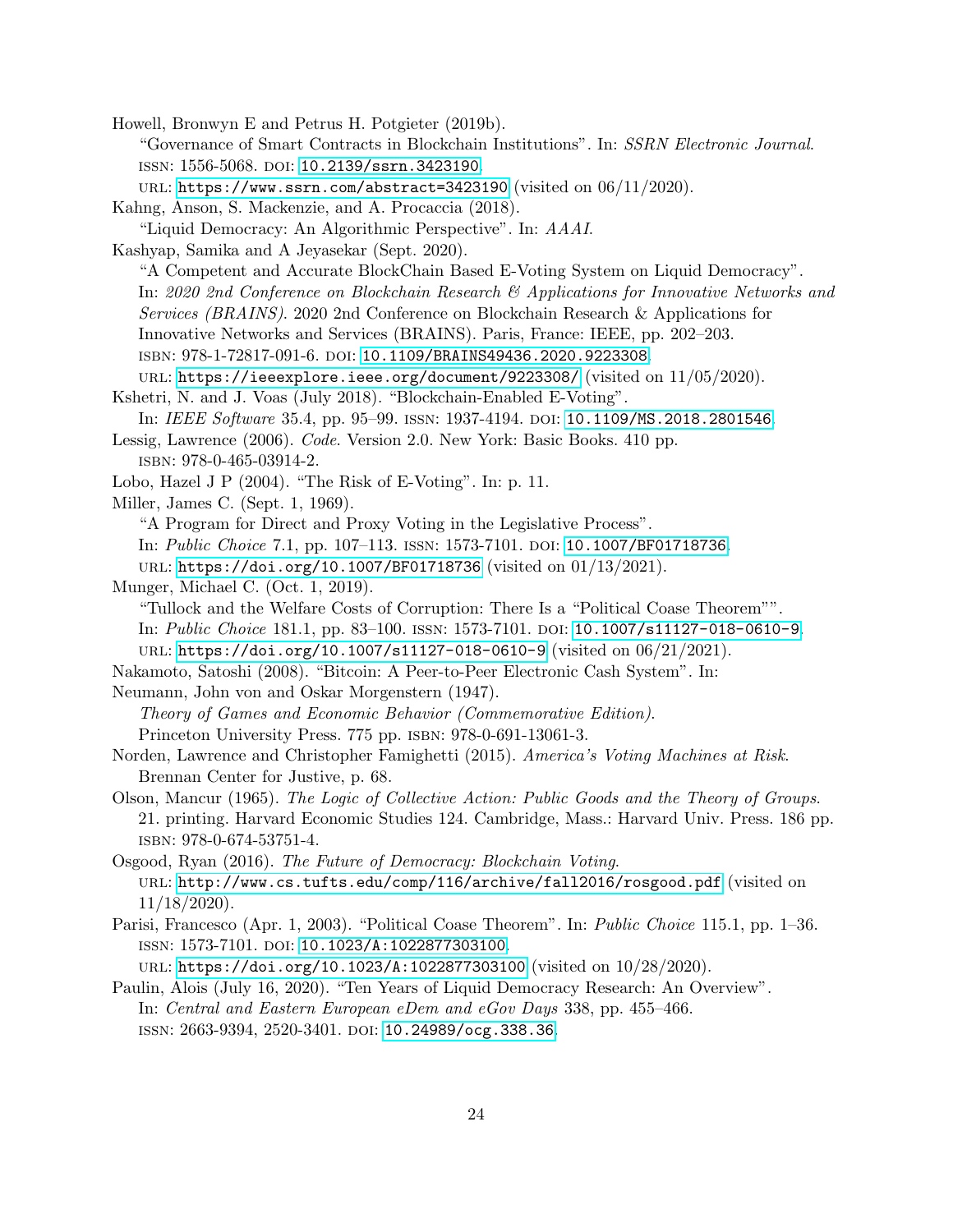url: <https://ejournals.facultas.at/index.php/ocgcp/article/view/1910> (visited on  $02/09/2021$ .

<span id="page-24-2"></span>Posner, Eric A. and E. Glen Weyl (2015).

<span id="page-24-10"></span><span id="page-24-9"></span><span id="page-24-6"></span><span id="page-24-0"></span>"Voting Squared: Quadratic Voting in Democratic Politics". In: Vand. L. Rev. 68, p. 441. Poux, Philémon, Primavera de Filippi, and Simona Ramos (Dec. 7, 2020). "Blockchains for the Governance of Common Goods". In: Proceedings of the 1st International Workshop on Distributed Infrastructure for Common Good. DICG'20. New York, NY, USA: Association for Computing Machinery, pp. 7–12. isbn: 978-1-4503-8197-0. doi: [10.1145/3428662.3428793](https://doi.org/10.1145/3428662.3428793). url: <https://doi.org/10.1145/3428662.3428793> (visited on 01/21/2021). Rajagopalan, shruti (2019). "Blockchain and Buchanan: Code as Constitution". In: James M. Buchanan: A Theorist of Political Economy and Social Philosophy. Ed. by Richard E. Wagner. 1st edition 2019. Remaking Economics: Eminent Post-War Economists. Cham, Switzerland: Palgrave Macmillan. isbn: 978-3-030-03080-3 978-3-030-03079-7. Rozas, David et al. (2018). "When Ostrom Meets Blockchain: Exploring the Potentials of Blockchain for Commons Governance". In: SSRN Electronic Journal. issn: 1556-5068. doi: [10.2139/ssrn.3272329](https://doi.org/10.2139/ssrn.3272329). url: <https://www.ssrn.com/abstract=3272329> (visited on 02/25/2019). Salame, Richard. "Texas Closes Hundreds of Polling Sites, Making It Harder for Minorities to Vote". In: The Guardian. US news (). issn: 0261-3077. url: [https://www.theguardian.com/us](https://www.theguardian.com/us-news/2020/mar/02/texas-polling-sites-closures-voting)[news/2020/mar/02/texas-polling-sites-closures-voting](https://www.theguardian.com/us-news/2020/mar/02/texas-polling-sites-closures-voting) (visited on 12/15/2020). Samuelson, Paul A. (Nov. 1954). "The Pure Theory of Public Expenditure". In: The Review of Economics and Statistics 36.4, p. 387. issn: 00346535. doi: [10.2307/1925895](https://doi.org/10.2307/1925895). JSTOR: [1925895](http://www.jstor.org/stable/1925895). Scopus (2020). Search Results 'Voting' & 'Blockchain'. Scopus. URL: [https://www.scopus.com/term/analyzer.uri?sid=f28ae0ba95311c9a130710b22cd42020&](https://www.scopus.com/term/analyzer.uri?sid=f28ae0ba95311c9a130710b22cd42020&origin=resultslist&src=s&s=TITLE-ABS-KEY%28blockchain%2bvoting%29&sort=plf-f&sdt=b&sot=b&sl=32&count=490&analyzeResults=Analyze+results&txGid=865d558f14120231a4ffae0b8dfe75bf) [origin=resultslist&src=s&s=TITLE-ABS-KEY%28blockchain%2bvoting%29&sort=plf](https://www.scopus.com/term/analyzer.uri?sid=f28ae0ba95311c9a130710b22cd42020&origin=resultslist&src=s&s=TITLE-ABS-KEY%28blockchain%2bvoting%29&sort=plf-f&sdt=b&sot=b&sl=32&count=490&analyzeResults=Analyze+results&txGid=865d558f14120231a4ffae0b8dfe75bf)[f&sdt=b&sot=b&sl=32&count=490&analyzeResults=Analyze+results&txGid=](https://www.scopus.com/term/analyzer.uri?sid=f28ae0ba95311c9a130710b22cd42020&origin=resultslist&src=s&s=TITLE-ABS-KEY%28blockchain%2bvoting%29&sort=plf-f&sdt=b&sot=b&sl=32&count=490&analyzeResults=Analyze+results&txGid=865d558f14120231a4ffae0b8dfe75bf) [865d558f14120231a4ffae0b8dfe75bf](https://www.scopus.com/term/analyzer.uri?sid=f28ae0ba95311c9a130710b22cd42020&origin=resultslist&src=s&s=TITLE-ABS-KEY%28blockchain%2bvoting%29&sort=plf-f&sdt=b&sot=b&sl=32&count=490&analyzeResults=Analyze+results&txGid=865d558f14120231a4ffae0b8dfe75bf) (visited on 12/15/2020). Shubik, Martin (1970). "On Homo Politicus and the Instant Referendum". In: Public Choice 9, pp. 79–84. issn: 0048-5829. JSTOR: [30022624](http://www.jstor.org/stable/30022624). Siddarth, Divya et al. (2020). "Who Watches the Watchmen? A Review of Subjective Approaches for Sybil-Resistance in Proof of Personhood Protocols". In: Frontiers in Blockchain 3, p. 46. ISSN: 2624-7852. DOI: [10.3389/fbloc.2020.590171](https://doi.org/10.3389/fbloc.2020.590171). url: <https://www.frontiersin.org/article/10.3389/fbloc.2020.590171> (visited on

<span id="page-24-8"></span><span id="page-24-7"></span><span id="page-24-5"></span><span id="page-24-3"></span><span id="page-24-1"></span> $01/03/2022$ ). Sullivan, Clare and Eric Burger (2019). "Blockchain, Digital Identity, E-government".

In: Business Transformation through Blockchain: Volume II.

Ed. by Horst Treiblmaier and Roman Beck. Cham: Springer International Publishing,

pp. 233–258. isbn: 978-3-319-99058-3. doi: [10.1007/978-3-319-99058-3\\_9](https://doi.org/10.1007/978-3-319-99058-3_9).

url: [https://doi.org/10.1007/978-3-319-99058-3\\_9](https://doi.org/10.1007/978-3-319-99058-3_9) (visited on 01/04/2022).

<span id="page-24-4"></span>Szabo, Nick (1997). "Formalizing and Securing Relationships on Public Networks". In: First Monday.